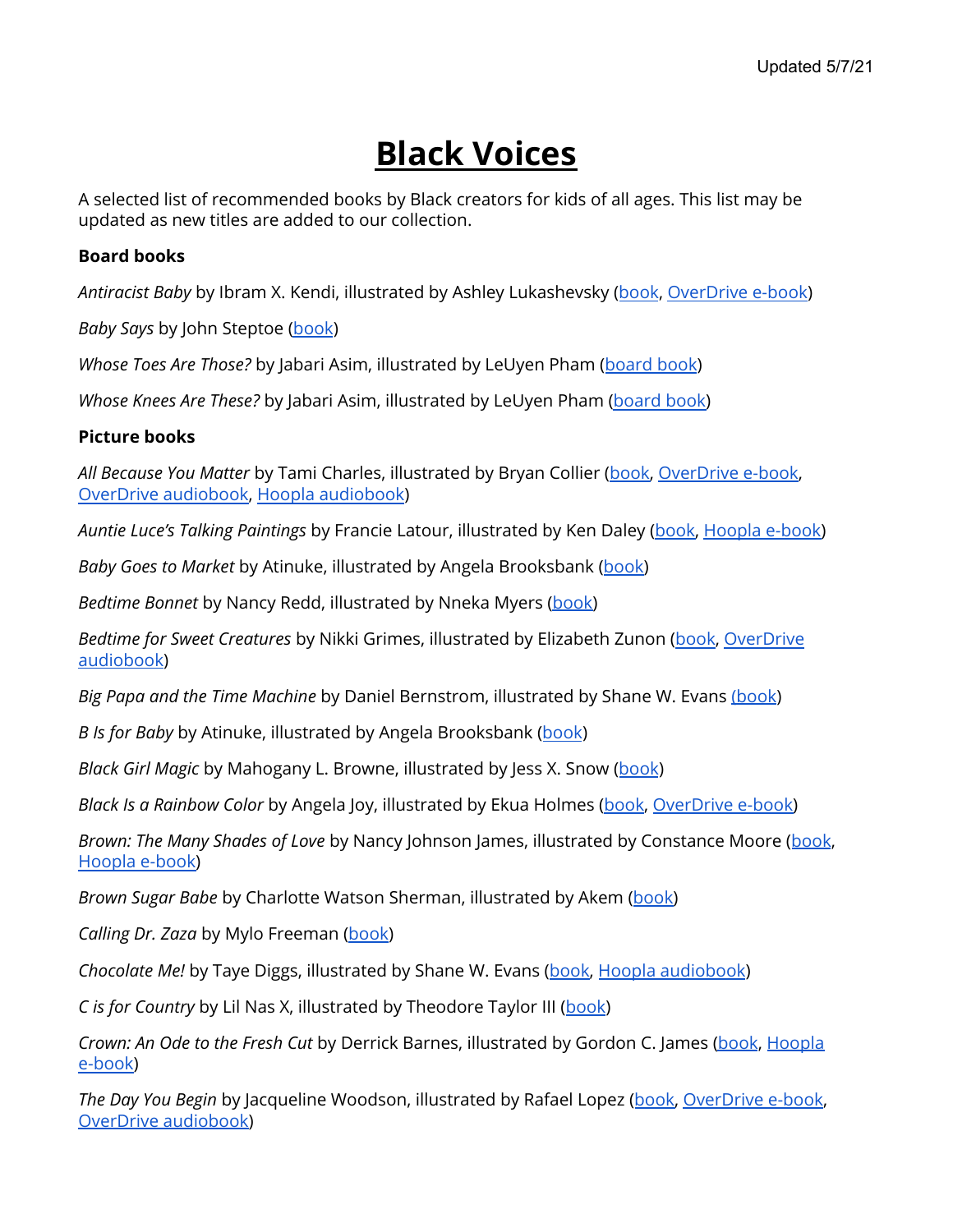*Don't Touch My Hair!* by Sharee Miller [\(book,](https://find.minlib.net/iii/encore/record/C__Rb3789245) [OverDrive](https://find.minlib.net/iii/encore/record/C__Rb3870887) e-book)

*Double Bass Blues* by Andrea J. Loney [\(book\)](https://find.minlib.net/iii/encore/record/C__Rb3864947)

*Dreams for a Daughter* by Carole Boston Weatherford, illustrated by Brian Pinkney ([book\)](https://find.minlib.net/iii/encore/record/C__Rb3987099)

*The Electric Slide and Kai* by Kelly J. Baptist, illustrated by Darnell Johnson ([book](https://find.minlib.net/iii/encore/record/C__Rb3981263))

*Firebird: Ballerina Misty Copeland Shows a Young Girl How to Dance* by Misty Copeland, illustrated by Christopher Myers ([book](https://find.minlib.net/iii/encore/record/C__Rb3174853))

*Freedom Soup* by Tami Charles, illustrated by Jacqueline Alcantara ([book](https://find.minlib.net/iii/encore/record/C__Rb3873517), OverDrive [audiobook](https://find.minlib.net/iii/encore/record/C__Rb3914324), Hoopla [audiobook](https://www.hoopladigital.com/title/12623670))

*Freedom, We Sing* by Amyra León, illustrated by Molly Mendoza ([book\)](https://find.minlib.net/iii/encore/record/C__Rb3941469)

*Full, Full, Full of Love* by Trish Cooke, illustrated by Paul Howard [\(book](https://find.minlib.net/iii/encore/record/C__Rb2131145))

*Going Down Home with Daddy* by Kelly Starling Lyons, illustrated by Daniel Minter [\(book](https://find.minlib.net/iii/encore/record/C__Rb3828633), [OverDrive](https://find.minlib.net/iii/encore/record/C__Rb3917367) [e-book,](https://find.minlib.net/iii/encore/record/C__Rb3917367) Hoopla [audiobook](https://www.hoopladigital.com/title/12743773))

*Goin' Someplace Special* by Patricia C. McKissack, illustrated by Jerry Pinkney ([book](https://find.minlib.net/iii/encore/record/C__Rb1938458))

*Grandma's Purse* by Vanessa Brantley-Newton [\(book,](https://find.minlib.net/iii/encore/record/C__Rb3680581) [OverDrive](https://find.minlib.net/iii/encore/record/C__Rb3923150) e-book)

*Grandma's Tiny House: A Counting Story!* by JaNay Brown-Wood, illustrated by Priscilla Burris [\(book](https://find.minlib.net/iii/encore/record/C__Rb3651575), [Hoopla](https://www.hoopladigital.com/title/12274860) e-book)

*Hair, It's a Family Affair!* by Mylo Freeman [\(book](https://find.minlib.net/iii/encore/record/C__Rb3829120))

*Hair Love* by Matthew A. Cherry, illustrated by Vashti Harrison [\(book,](https://find.minlib.net/iii/encore/record/C__Rb3832550) [OverDrive](https://find.minlib.net/iii/encore/record/C__Rb3865101) e-book, [Hoopla](https://www.hoopladigital.com/title/12750022) [audiobook](https://www.hoopladigital.com/title/12750022))

*Hands Up!* by Breanna J. McDaniel, illustrated by Shane W. Evans [\(book](https://find.minlib.net/iii/encore/record/C__Rb3804625))

*Harlem Renaissance Party* by Faith Ringgold [\(book](https://find.minlib.net/iii/encore/record/C__Rb3207814))

*Happy to be Nappy* by bell hooks, illustrated by Chris Raschka [\(book](https://find.minlib.net/iii/encore/record/C__Rb1902099))

*Hey, Black Child* by Useni Eugene Perkins, illustrated by Bryan Collier [\(book](https://find.minlib.net/iii/encore/record/C__Rb3657097), [OverDrive](https://find.minlib.net/iii/encore/record/C__Rb3923147) e-book)

*Homemade Love* by bell hooks, illustrated by Shane W. Evans [\(book](https://find.minlib.net/iii/encore/record/C__Rb2134067))

*How to Find a Fox* by Nilah Magruder ([book\)](https://find.minlib.net/iii/encore/record/C__Rb3564166)

*The Hula Hoopin' Queen* by Thelma Lynne Godin, illustrated by Vanessa Brantley-Newton ([book](https://find.minlib.net/iii/encore/record/C__Rb3167424))

*I Am Enough* by Grace Byers, illustrated by Keturah A. Bobo [\(book](https://find.minlib.net/iii/encore/record/C__Rb3724767), [OverDrive](https://find.minlib.net/iii/encore/record/C__Rb3922593) e-book, [OverDrive](https://find.minlib.net/iii/encore/record/C__Rb3828528) [audiobook](https://find.minlib.net/iii/encore/record/C__Rb3828528), Hoopla [audiobook](https://www.hoopladigital.com/title/12242731))

*I Am Perfectly Designed* by Karamo Brown and Jason "Rachel" Brown, illustrated by Anoosha Syed ([book](https://find.minlib.net/iii/encore/record/C__Rb3869421))

*Just Like Me* by Vanessa Brantley-Newton ([book,](https://find.minlib.net/iii/encore/record/C__Rb3887917) [OverDrive](https://find.minlib.net/iii/encore/record/C__Rb3923151) e-book)

*The King of Kindergarten* by Derrick Barnes, illustrated by Vanessa Brantley-Newton ([book,](https://find.minlib.net/iii/encore/record/C__Rb3850512) [OverDrive](https://find.minlib.net/iii/encore/record/C__Rb3858167) [e-book,](https://find.minlib.net/iii/encore/record/C__Rb3858167) OverDrive [audiobook\)](https://find.minlib.net/iii/encore/record/C__Rb3858115)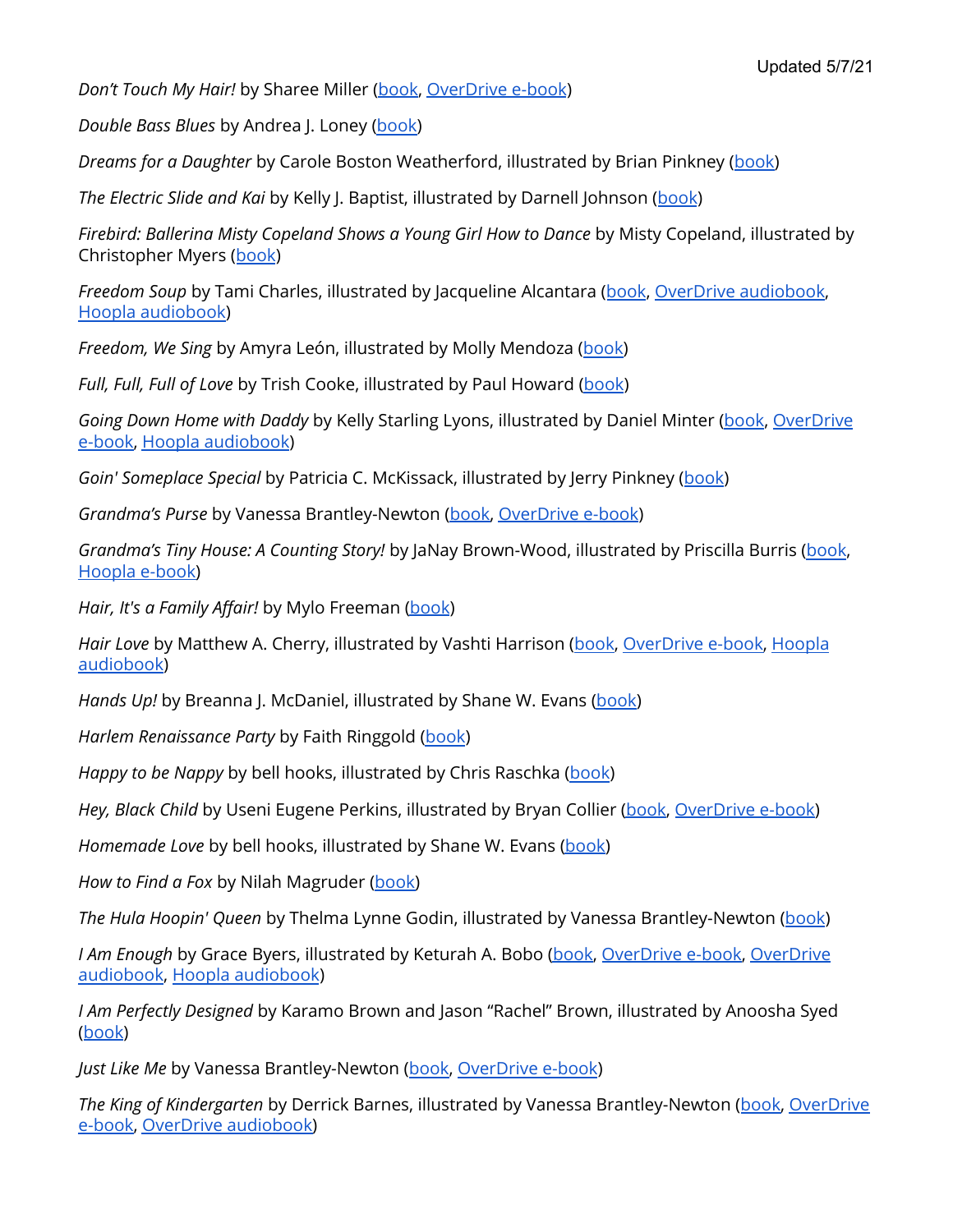*K Is for Kwanzaa: A Kwanzaa Alphabet Book* by Juwanda G. Ford, illustrated by Ken Wilson-Max ([book\)](https://find.minlib.net/iii/encore/record/C__Rb1791834)

*Knock Knock: My Dad's Dream for Me* by Daniel Beaty, illustrated by Bryan Collier ([book\)](https://find.minlib.net/iii/encore/record/C__Rb3114804)

*Layla's Happiness* by Mariahadessa Ekere Tallie, illustrated by Ashley Corrin [\(book\)](https://find.minlib.net/iii/encore/record/C__Rb3874263__Slayla%27s%20happiness__Orightresult__U__X7?lang=eng&suite=cobalt)

*Looking for Bongo* by Eric Velasquez ([book](https://find.minlib.net/iii/encore/record/C__Rb3460751))

*Lullaby (for a Black Mother): A Poem* by Langston Hughes, illustrated by Sean Qualls [\(book](https://find.minlib.net/iii/encore/record/C__Rb3057950))

*Magnificent Homespun Brown: A Celebration* by Samara Cole Doyon, illustrated by Kaylani Juanita ([book](https://find.minlib.net/iii/encore/record/C__Rb3888519), [OverDrive](https://find.minlib.net/iii/encore/record/C__Rb3919616) e-book, OverDrive [audiobook,](https://find.minlib.net/iii/encore/record/C__Rb3921297) Hoopla [audiobook](https://www.hoopladigital.com/title/12939902))

*Malaika's Costume* by Nadia L. Hohn, illustrated by Irene Luxbacher [\(book](https://find.minlib.net/iii/encore/record/C__Rb3463176), [Hoopla](https://www.hoopladigital.com/title/11576347) e-book)

*Me & Mama* by Cozbi A. Cabrera [\(book](https://find.minlib.net/iii/encore/record/C__Rb3939482))

*Mirandy and Brother Wind* by Patricia C. McKissack, illustrated by Jerry Pinkney ([book\)](https://find.minlib.net/iii/encore/record/C__Rb1257855)

*M Is for Melanin: A Celebration of the Black Child* by Tiffany Rose ([book\)](https://find.minlib.net/iii/encore/record/C__Rb3860786)

*Mixed Me!* by Taye Diggs, illustrated by Shane W. Evans [\(book,](https://find.minlib.net/iii/encore/record/C__Rb3283317) [OverDrive](https://find.minlib.net/iii/encore/record/C__Rb3923154) e-book, Hoopla [audiobook\)](https://www.hoopladigital.com/title/12603401)

*Mommy's Khimar* by Jamilah Thompkins-Bigelow, illustrated by Ebony Glenn [\(book](https://find.minlib.net/iii/encore/record/C__Rb3730375), [OverDrive](https://find.minlib.net/iii/encore/record/C__Rb3923152) [e-book\)](https://find.minlib.net/iii/encore/record/C__Rb3923152)

*Mufaro's Beautiful Daughters* by John Steptoe[\(book](https://find.minlib.net/iii/encore/record/C__Rb1351749), OverDrive [audiobook\)](https://find.minlib.net/iii/encore/record/C__Rb3909583)

*My Hair Is a Garden* by Cozbi A. Cabrera ([book,](https://find.minlib.net/iii/encore/record/C__Rb3741877) [OverDrive](https://find.minlib.net/iii/encore/record/C__Rb3922793) e-book, [Hoopla](https://www.hoopladigital.com/title/12310638) e-book)

*My Rainbow* by Trinity and DeShanna Neal, illustrated by Art Twink [\(book](https://find.minlib.net/iii/encore/record/C__Rb3946803))

*My Rainy Day Rocket Ship* by Markette Sheppard, illustrated by Charly Palmer [\(book\)](https://find.minlib.net/iii/encore/record/C__Rb3912005%20Items)

*A Night Out with Mama* by Quvenzhane Wallis, illustrated by Vanessa Brantley-Newton ([book,](https://find.minlib.net/iii/encore/record/C__Rb3663504) [OverDrive](https://find.minlib.net/iii/encore/record/C__Rb3923153) e-book)

*Not Quite Snow White* by Ashley Franklin, illustrated by Ebony Glenn ([book](https://find.minlib.net/iii/encore/record/C__Rb3845152))

*Off to See the Sea* by Nikki Grimes, illustrated by Elizabeth Zunon [\(book\)](https://find.minlib.net/iii/encore/record/C__Rb3964666)

*The Old Boat* by Jarrett Pumphrey and Jerome Pumphrey [\(book,](https://find.minlib.net/iii/encore/record/C__Rb3976598) [OverDrive](https://find.minlib.net/iii/encore/record/C__Rb3997417) e-book)

*The Old Truck* by Jarrett Pumphrey and Jerome Pumphrey [\(book,](https://find.minlib.net/iii/encore/record/C__Rb3882066) [OverDrive](https://find.minlib.net/iii/encore/record/C__Rb3946831) e-book)

*A Place Inside of Me: A Poem to Heal the Heart* by Zetta Elliott, illustrated by Noa Denmon [\(book](https://find.minlib.net/iii/encore/record/C__Rb3940396))

*Princess Hair* by Sharee Miller [\(book\)](https://find.minlib.net/iii/encore/record/C__Rb3657096)

*The Proudest Blue: A Story of Hijab and Family* by Ibtihaj Muhammad with S. K. Ali, illustrated by Hatem Aly [\(book,](https://find.minlib.net/iii/encore/record/C__Rb3855876) [OverDrive](https://find.minlib.net/iii/encore/record/C__Rb3879988) e-book)

*Puppy Truck* by Brian Pinkney ([book](https://find.minlib.net/iii/encore/record/C__Rb3831735))

*Rocket Says Look Up!* by Nathan Byron, illustrated by Dapo Adeola ([book,](https://find.minlib.net/iii/encore/record/C__Rb3837867) [OverDrive](https://find.minlib.net/iii/encore/record/C__Rb3921305) e-book)

*Ruth and the Green Book* by Calvin Alexander Ramsey [\(book](https://find.minlib.net/iii/encore/record/C__Rb2867274), [Hoopla](https://www.hoopladigital.com/title/11374906) e-book)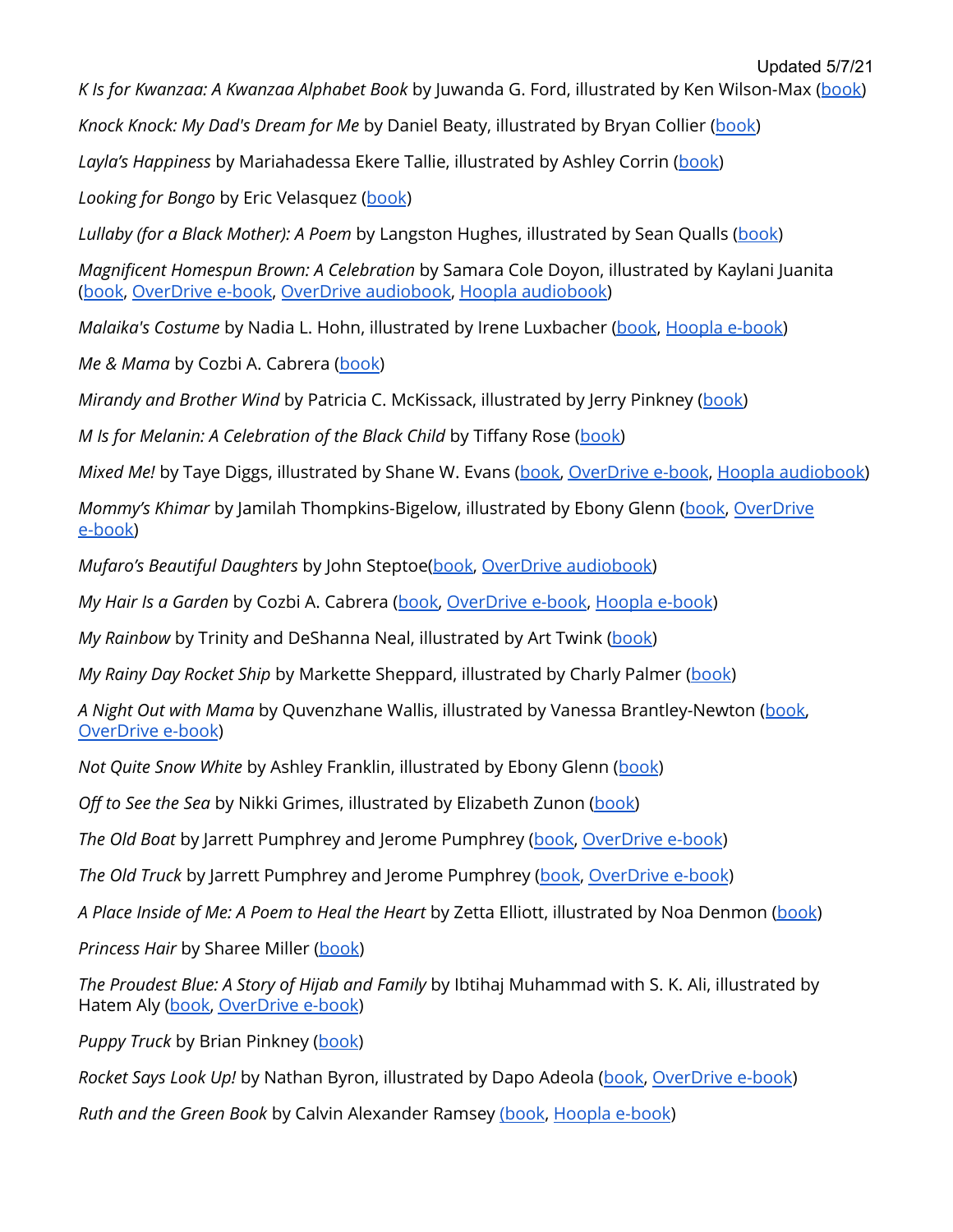*Saturday* by Oge Mora ([book,](https://find.minlib.net/iii/encore/record/C__Rb3857628) [OverDrive](https://find.minlib.net/iii/encore/record/C__Rb3923149) e-book, OverDrive [audiobook](https://find.minlib.net/iii/encore/record/C__Rb3921298))

*Sing a Song: How "Lift Every Voice and Sing" Inspired Generations* by Kelly Starling Lyons, illustrated by Keith Mallett [\(book\)](https://find.minlib.net/iii/encore/record/C__Rb3851722)

*Stella's Stellar Hair* by Yesenia Moises ([book\)](https://find.minlib.net/iii/encore/record/C__Rb3972210)

*A Story About Afiya* by James Berry, illustrated by Anna Cunha [\(book,](https://find.minlib.net/iii/encore/record/C__Rb3900227) [Hoopla](https://www.hoopladigital.com/title/13372938) e-book)

*Sulwe* by Lupita Nyong'o, illustrated by Vashti Harrison ([book,](https://find.minlib.net/iii/encore/record/C__Rb3860785) [OverDrive](https://find.minlib.net/iii/encore/record/C__Rb3882710) e-book)

*Tar Beach* by Faith Ringgold [\(book](https://find.minlib.net/iii/encore/record/C__Rb1405146))

*Thank You, Omu!* by Oge Mora [\(book,](https://find.minlib.net/iii/encore/record/C__Rb3769557) [OverDrive](https://find.minlib.net/iii/encore/record/C__Rb3838568) e-book)

*Thirteen Ways of Looking at a Black Boy* by Tony Medina and thirteen artists [\(book](https://find.minlib.net/iii/encore/record/C__Rb3734033))

*Time for Kenny* by Brian Pinkney [\(book](https://find.minlib.net/iii/encore/record/C__Rb3964654))

*Welcome to the Party* by Gabrielle Union, illustrated by Ashley Evans [\(book,](https://find.minlib.net/iii/encore/record/C__Rb3921267) [OverDrive](https://find.minlib.net/iii/encore/record/C__Rb3922595) e-book)

*What Is Given from the Heart* by Patricia C. McKissack, illustrated by April Harrison [\(book,](https://find.minlib.net/iii/encore/record/C__Rb3814125) [OverDrive](https://find.minlib.net/iii/encore/record/C__Rb3914536) [e-book\)](https://find.minlib.net/iii/encore/record/C__Rb3914536)

*Where's Rodney?* by Carmen Bogan [\(book](https://find.minlib.net/iii/encore/record/C__Rb3647424))

*Who Will You Be?* by Andrea Pippins [\(book\)](https://find.minlib.net/iii/encore/record/C__Rb3901843)

*You Matter* by Christian Robinson ([book](https://find.minlib.net/iii/encore/record/C__Rb3909148), [OverDrive](https://find.minlib.net/iii/encore/record/C__Rb3934702) e-book)

*Your Name Is a Song* by Jamilah Thompkins-Bigelow ([book,](https://find.minlib.net/iii/encore/record/C__Rb3936733) [Hoopla](https://www.hoopladigital.com/title/13563193) e-book)

#### **Early readers**

*Ana and Andrew: Dancing at Carnival* by Christine Platt, illustrated by Sharon Sordo [\(book,](https://find.minlib.net/iii/encore/record/C__Rb3826085) [Hoopla](https://www.hoopladigital.com/title/12388375) [e-book\)](https://www.hoopladigital.com/title/12388375)

*Bradford Street Buddies: Backyard Camp-Out* by Jerdine Nolen, illustrated by Michelle Henninger ([book](https://find.minlib.net/iii/encore/record/C__Rb3274692), [Hoopla](https://www.hoopladigital.com/title/12035212) e-book)

*Find That Cat!* by Gwendolyn Hooks, illustrated by Mike Byrne [\(book](https://find.minlib.net/iii/encore/record/C__Rb2847758))

*Go, Jade, Go!* by Tony and Lauren Dungy with Nathan Whitaker; illustrated by Vanessa Brantley Newton *([book\)](https://find.minlib.net/iii/encore/record/C__Rb3080765)*

*It's Shoe Time!* by Bryan Collier [\(book](https://find.minlib.net/iii/encore/record/C__Rb3663724))

*Ty's Travels: All Aboard!* by Kelly Starling Lyons, illustrated by Nina Mata [\(book](https://find.minlib.net/iii/encore/record/C__Rb3937999))

*Ty's Travels: Zip, Zoom!* by Kelly Starling Lyons, illustrated by Nina Mata ([book](https://find.minlib.net/iii/encore/record/C__Rb3937993))

*Where Is Mommy?* by Pat Cummings ([book](https://find.minlib.net/iii/encore/record/C__Rb3871363))

# **Chapter books**

*Absolutely Alfie and the Furry Purry Secret* by Sally Warner, illustrated by Shearry Malone ([book,](https://find.minlib.net/iii/encore/record/C__Rb3663539) [OverDrive](https://find.minlib.net/iii/encore/record/C__Rb3741555) e-book)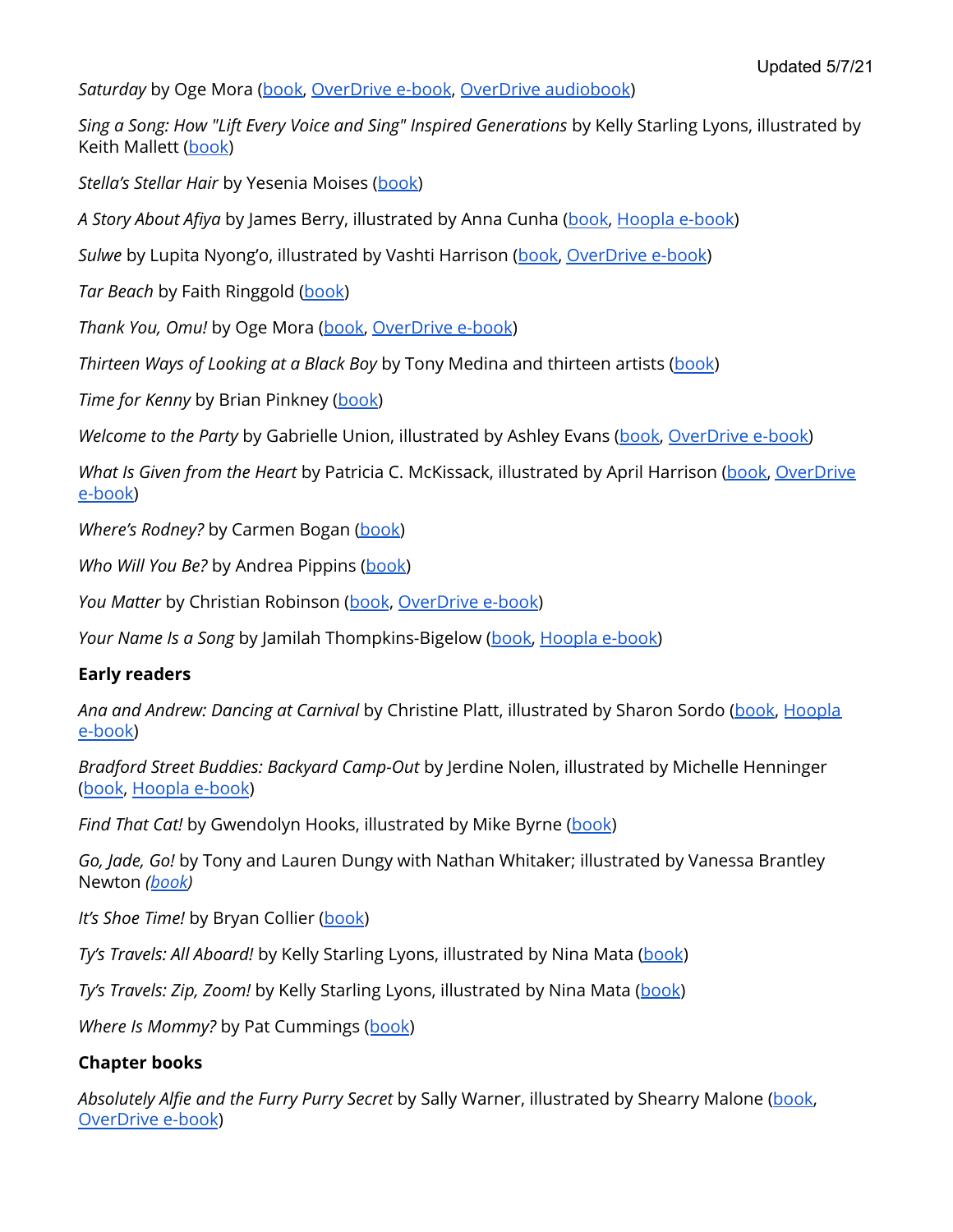*The Amazing Life of Azaleah Lane* by Nikki Shannon Smith, illustrated by Mari Lobo ([book](https://find.minlib.net/iii/encore/record/C__Rb3888993), [OverDrive](https://find.minlib.net/iii/encore/record/C__Rb3922801) [e-book\)](https://find.minlib.net/iii/encore/record/C__Rb3922801)

*Anna Hibiscus* by Atinuke [\(book](https://find.minlib.net/iii/encore/record/C__Rb2850792), [book](https://find.minlib.net/iii/encore/record/C__Rb3046100) on CD)

*Ann Fights for Freedom: An Underground Railroad Survival Story* by Nikki Shannon Smith [\(book](https://find.minlib.net/iii/encore/record/C__Rb3812699), [Hoopla](https://www.hoopladigital.com/title/13806919) [e-book\)](https://www.hoopladigital.com/title/13806919)

*The Carver Chronicles: Dog Days* by Karen English, illustrated by Laura Freeman ([book](https://find.minlib.net/iii/encore/record/C__Rb3132064), [OverDrive](https://find.minlib.net/iii/encore/record/C__Rb3166188) [e-book,](https://find.minlib.net/iii/encore/record/C__Rb3166188) [Hoopla](https://www.hoopladigital.com/title/12015521) e-book)

*Charlotte Spies for Justice: A Civil War Story* by Nikki Shannon Smith ([book](https://find.minlib.net/iii/encore/record/C__Rb3875849), [Hoopla](https://www.hoopladigital.com/title/13807649) e-book)

*The Clubhouse Mysteries: The Buried Bones Mystery* by Sharon M. Draper, illustrated by Jesse Joshua Watson [\(book](https://find.minlib.net/iii/encore/record/C__Rb3917302))

*Dragons in a Bag* by Zetta Elliot, illustrated by Geneva B [\(book](https://find.minlib.net/iii/encore/record/C__Rb3776772), [book](https://find.minlib.net/iii/encore/record/C__Rb3777566) on CD, [OverDrive](https://find.minlib.net/iii/encore/record/C__Rb3792203) e-book, OverDrive [audiobook\)](https://find.minlib.net/iii/encore/record/C__Rb3824900)

*Hockey Night in Kenya* by Danson Mutinda and Eric Walters, illustrated by Claudia Davila [\(book,](https://find.minlib.net/iii/encore/record/C__Rb3939128) [Hoopla](https://www.hoopladigital.com/title/13581462) e-book)

*Jada Jones: Rock Star* by Kelly Starling Lyons, illustrated by Vanessa Brantle Newton ([book](https://find.minlib.net/iii/encore/record/C__Rb3653526), [OverDrive](https://find.minlib.net/iii/encore/record/C__Rb3842917) [e-book\)](https://find.minlib.net/iii/encore/record/C__Rb3842917)

*J. D. and the Great Barber Battle* by J. Dillard, illustrated by Akeem S. Roberts [\(book](https://find.minlib.net/iii/encore/record/C__Rb3970836), [OverDrive](https://find.minlib.net/iii/encore/record/C__Rb3999417) [audiobook](https://find.minlib.net/iii/encore/record/C__Rb3999417), [OverDrive](https://find.minlib.net/iii/encore/record/C__Rb3999464) e-book)

*Make Way for Dyamonde Daniel* by Nikki Grimes, illustrated by R. Gregory Christie [\(book,](https://find.minlib.net/iii/encore/record/C__Rb2742605) [Playaway,](https://find.minlib.net/iii/encore/record/C__Rb2921201) [OverDrive](https://find.minlib.net/iii/encore/record/C__Rb3172948) e-book, OverDrive [audiobook](https://find.minlib.net/iii/encore/record/C__Rb3017722), Hoopla [audiobook\)](https://www.hoopladigital.com/title/11143883)

*Nikki & Deja* by Karen English, illustrated by Laura Freeman ([book](https://find.minlib.net/iii/encore/record/C__Rb2524402), [Hoopla](https://www.hoopladigital.com/title/12024040) e-book)

*Sadiq and the Desert Star* by Simani Nuurali, illustrated by Anjan Sarkar ([book](https://find.minlib.net/iii/encore/record/C__Rb3855372), [OverDrive](https://find.minlib.net/iii/encore/record/C__Rb3921339) e-book)

*Sarah Journeys West: An Oregon Trail Survival Story* by Nikki Shannon Smith [\(book](https://find.minlib.net/iii/encore/record/C__Rb3901066), [Hoopla](https://www.hoopladigital.com/title/13807481) e-book)

*STAT: Home Court* by Amar'e Stoudemire, illustrated by Tim Jessell ([book,](https://find.minlib.net/iii/encore/record/C__Rb3012295) [OverDrive](https://find.minlib.net/iii/encore/record/C__Rb3858149) e-book)

*Sugar Plum Ballerinas: Plum Fantastic* by Whoopi Goldberg with Deborah Underwood, illustrated by Maryn Roos [\(book](https://find.minlib.net/iii/encore/record/C__Rb2614352))

*Ways to Make Sunshine* by Renee Watson, illustrated by Nina Mata ([book,](https://find.minlib.net/iii/encore/record/C__Rb3906560) [OverDrive](https://find.minlib.net/iii/encore/record/C__Rb3917302) e-book)

*The Zero Degree Zombie Zone* by Patrik Henry Bass, illustrated by Jerry Craft [\(book\)](https://find.minlib.net/iii/encore/record/C__Rb3183471)

# **Middle grade**

*Akata Witch* by Nnedi Okorafor ([book,](https://find.minlib.net/iii/encore/record/C__Rb2900477) [OverDrive](https://find.minlib.net/iii/encore/record/C__Rb3499444) e-book, OverDrive [audiobook](https://find.minlib.net/iii/encore/record/C__Rb3750492), Hoopla [audiobook](https://www.hoopladigital.com/title/12087753))

*As Brave as You* by Jason Reynolds ([book](https://find.minlib.net/iii/encore/record/C__Rb3490918), [OverDrive](https://find.minlib.net/iii/encore/record/C__Rb3606873) e-book, OverDrive [audiobook\)](https://find.minlib.net/iii/encore/record/C__Rb3607413)

*Bayou Magic* by Jewell Parker Rhodes [\(book](https://find.minlib.net/iii/encore/record/C__Rb3224438), [OverDrive](https://find.minlib.net/iii/encore/record/C__Rb3861015) e-book)

*Before the Ever After* by Jacqueline Woodson [\(book,](https://find.minlib.net/iii/encore/record/C__Rb3937327) [OverDrive](https://find.minlib.net/iii/encore/record/C__Rb3949038) e-book, OverDrive [audiobook](https://find.minlib.net/iii/encore/record/C__Rb3949013))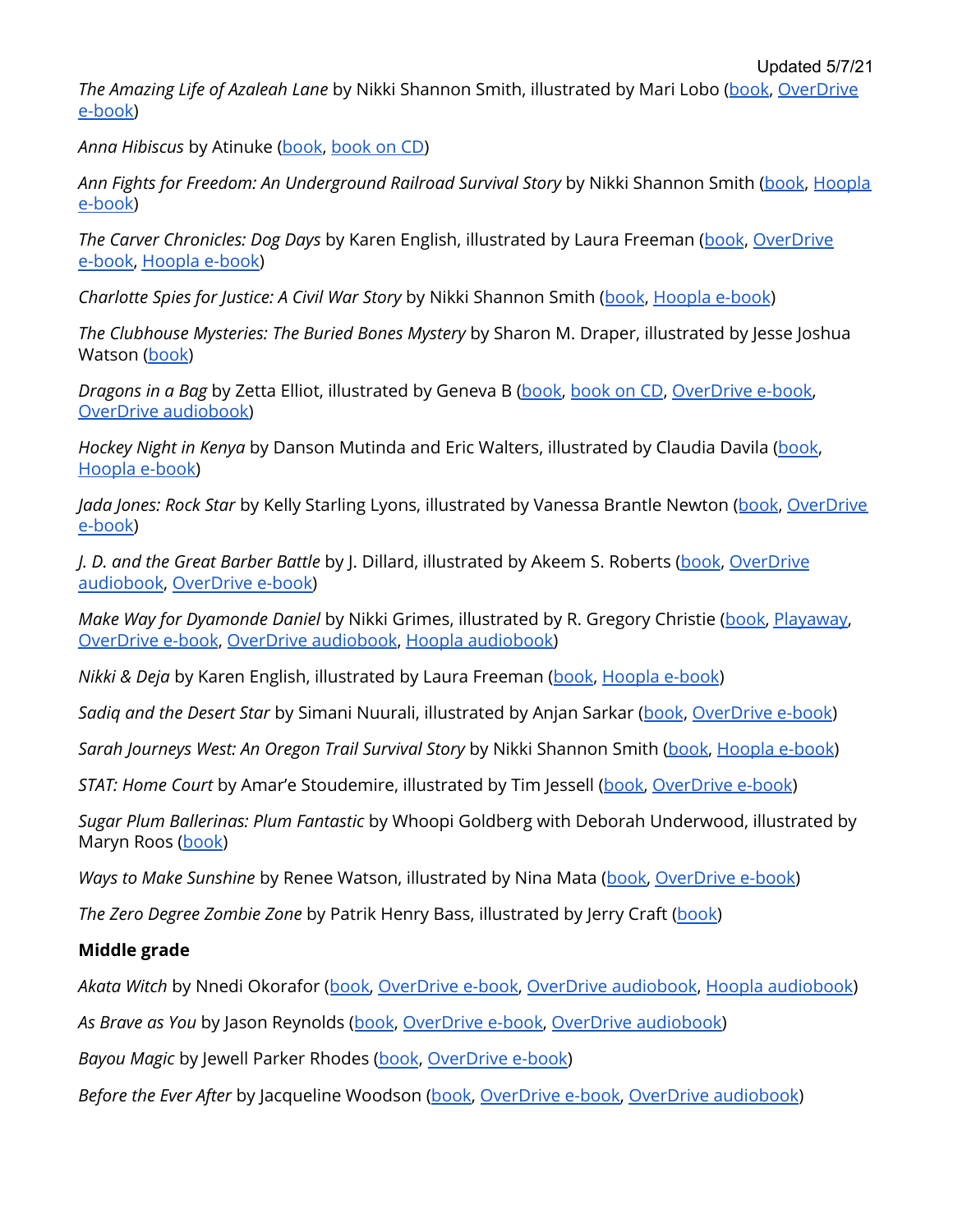Updated 5/7/21

*Betty Before X* by Ilyasah Shabazz ([book,](https://find.minlib.net/iii/encore/record/C__Rb3711498) [OverDrive](https://find.minlib.net/iii/encore/record/C__Rb3727083) e-book, OverDrive [audiobook](https://find.minlib.net/iii/encore/record/C__Rb3750982), [Hoopla](https://www.hoopladigital.com/title/12142690) [audiobook](https://www.hoopladigital.com/title/12142690))

*Black Brother, Black Brother* by Jewell Parker Rhodes [\(book,](https://find.minlib.net/iii/encore/record/C__Rb3894959) [OverDrive](https://find.minlib.net/iii/encore/record/C__Rb3912790) e-book)

*Black Panther: The Young Prince* by Ronald L. Smith [\(book,](https://find.minlib.net/iii/encore/record/C__Rb3711028) [book](https://find.minlib.net/iii/encore/record/C__Rb3727154) on CD, [OverDrive](https://find.minlib.net/iii/encore/record/C__Rb3753984) e-book, [OverDrive](https://find.minlib.net/iii/encore/record/C__Rb3835840) [audiobook](https://find.minlib.net/iii/encore/record/C__Rb3835840), [Hoopla](https://www.hoopladigital.com/title/12012994) e-book)

*Blended* by Sharon Draper [\(book](https://find.minlib.net/iii/encore/record/C__Rb3775844), [OverDrive](https://find.minlib.net/iii/encore/record/C__Rb3804893) e-book, OverDrive [audiobook\)](https://find.minlib.net/iii/encore/record/C__Rb3804893)

*The Blossoming Universe of Violet Diamond* by Brenda Woods ([book](https://find.minlib.net/iii/encore/record/C__Rb3131117), [OverDrive](https://find.minlib.net/iii/encore/record/C__Rb3208069) e-book, [OverDrive](https://find.minlib.net/iii/encore/record/C__Rb3657069) [audiobook](https://find.minlib.net/iii/encore/record/C__Rb3657069))

*Bud, Not Buddy* by Christopher Paul Curtis [\(book,](https://find.minlib.net/iii/encore/record/C__Rb1901456) [book](https://find.minlib.net/iii/encore/record/C__Rb2122626) on CD, [OverDrive](https://find.minlib.net/iii/encore/record/C__Rb2948151) e-book, [OverDrive](https://find.minlib.net/iii/encore/record/C__Rb2869629) [audiobook](https://find.minlib.net/iii/encore/record/C__Rb2869629))

*Clayton Byrd Goes Underground* by Rita Williams-Garcia [\(book](https://find.minlib.net/iii/encore/record/C__Rb3623189), [OverDrive](https://find.minlib.net/iii/encore/record/C__Rb3749037) e-book, [OverDrive](https://find.minlib.net/iii/encore/record/C__Rb3718219) [audiobook](https://find.minlib.net/iii/encore/record/C__Rb3718219), [Hoopla](https://www.hoopladigital.com/title/12458297) e-book, Hoopla [audiobook](https://www.hoopladigital.com/title/11862607))

*Clean Getaway* by Nic Stone ([book,](https://find.minlib.net/iii/encore/record/C__Rb3878248) [Overdrive](https://find.minlib.net/iii/encore/record/C__Rb3901505) e-book, OverDrive [audiobook\)](https://find.minlib.net/iii/encore/record/C__Rb3916892)

*Cleo Edison Oliver, Playground Millionaire* by Sundee T. Frazier ([book\)](https://find.minlib.net/iii/encore/record/C__Rb3445361)

*Courage* by Barbara Binns ([book](https://find.minlib.net/iii/encore/record/C__Rb3750284), [OverDrive](https://find.minlib.net/iii/encore/record/C__Rb3922664) e-book)

*The Crossover* by Kwame Alexander ([book](https://find.minlib.net/iii/encore/record/C__Rb3145333), [book](https://find.minlib.net/iii/encore/record/C__Rb3183108) on CD, [OverDrive](https://find.minlib.net/iii/encore/record/C__Rb3166189) e-book, OverDrive [audiobook](https://find.minlib.net/iii/encore/record/C__Rb3438186))

*Elijah of Buxton* by Christopher Paul Curtis [\(book](https://find.minlib.net/iii/encore/record/C__Rb2520876), [OverDrive](https://find.minlib.net/iii/encore/record/C__Rb3433532) e-book, OverDrive [audiobook\)](https://find.minlib.net/iii/encore/record/C__Rb2754881)

*Finding Langston* by Lesa Cline-Ransome ([book](https://find.minlib.net/iii/encore/record/C__Rb3765828), [OverDrive](https://find.minlib.net/iii/encore/record/C__Rb3792201) e-book, OverDrive [audiobook,](https://find.minlib.net/iii/encore/record/C__Rb3815796) [Hoopla](https://www.hoopladigital.com/title/12180208) [audiobook](https://www.hoopladigital.com/title/12180208))

*The Forgotten Girl* by India Hill Brown [\(book](https://find.minlib.net/iii/encore/record/C__Rb3871368), [OverDrive](https://find.minlib.net/iii/encore/record/C__Rb3898280) e-book, Hoopla [audiobook\)](https://www.hoopladigital.com/title/12449422)

*From the Desk of Zoe Washington* by Janae Marks [\(book,](https://find.minlib.net/iii/encore/record/C__Rb3878273) [OverDrive](https://find.minlib.net/iii/encore/record/C__Rb3900030) e-book, [Hoopla](https://www.hoopladigital.com/title/13215872) e-book, [Hoopla](https://www.hoopladigital.com/title/12453879) [audiobook](https://www.hoopladigital.com/title/12453879))

*Garvey's Choice* by Nikki Grimes [\(book](https://find.minlib.net/iii/encore/record/C__Rb3522128), [book](https://find.minlib.net/iii/encore/record/C__Rb3609005) on CD, [OverDrive](https://find.minlib.net/iii/encore/record/C__Rb3595026) e-book, OverDrive [audiobook\)](https://find.minlib.net/iii/encore/record/C__Rb3919035)

*Genesis Begins Again* by Alicia D. Williams ([book](https://find.minlib.net/iii/encore/record/C__Rb3800380), OverDrive [audiobook](https://find.minlib.net/iii/encore/record/C__Rb3907921), [OverDrive](https://find.minlib.net/iii/encore/record/C__Rb3833000) e-book)

*Ghost Boys* by Jewell Parker Rhodes [\(book,](https://find.minlib.net/iii/encore/record/C__Rb3725843) [OverDrive](https://find.minlib.net/iii/encore/record/C__Rb3755149) e-book, OverDrive [audiobook](https://find.minlib.net/iii/encore/record/C__Rb3750219))

*A Good Kind of Trouble* by Lisa Moore Ramee [\(book,](https://find.minlib.net/iii/encore/record/C__Rb3812178) [OverDrive](https://find.minlib.net/iii/encore/record/C__Rb3841711) e-book, OverDrive [audiobook](https://find.minlib.net/iii/encore/record/C__Rb3837378), [Hoopla](https://www.hoopladigital.com/title/12283254) [audiobook](https://www.hoopladigital.com/title/12283254))

*The Great Greene Heist* by Varian Johnson ([book\)](https://find.minlib.net/iii/encore/record/C__Rb3156147)

*Harbor Me* by Jacqueline Woodson ([book,](https://find.minlib.net/iii/encore/record/C__Rb3763593) [OverDrive](https://find.minlib.net/iii/encore/record/C__Rb3783411) e-book, OverDrive [audiobook](https://find.minlib.net/iii/encore/record/C__Rb3779515))

*Hide and Seeker* by Daka Hermon ([book\)](https://find.minlib.net/iii/encore/record/C__Rb3939121)

*Hoodoo* by Ronald L. Smith ([book,](https://find.minlib.net/iii/encore/record/C__Rb3269199) [OverDrive](https://find.minlib.net/iii/encore/record/C__Rb3462387) e-book, [Hoopla](https://www.hoopladigital.com/title/13391079) e-book, Hoopla [audiobook](https://www.hoopladigital.com/title/11779943))

*Hurricane Child* by Kacen Callender [\(book,](https://find.minlib.net/iii/encore/record/C__Rb3724024) [OverDrive](https://find.minlib.net/iii/encore/record/C__Rb3748449) e-book, OverDrive [audiobook](https://find.minlib.net/iii/encore/record/C__Rb3815795), [Hoopla](https://www.hoopladigital.com/title/12046145) [audiobook](https://www.hoopladigital.com/title/12046145))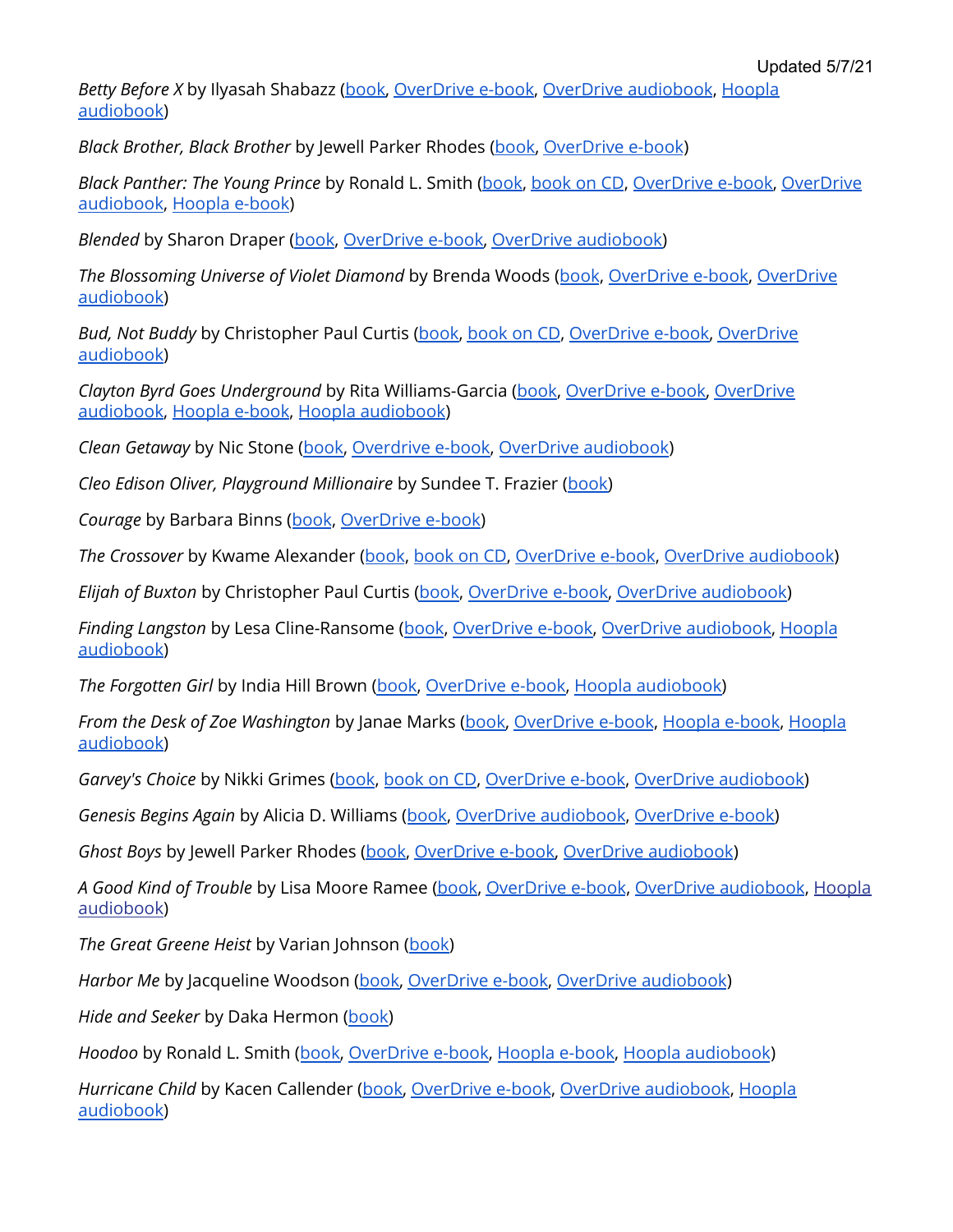*Ikenga* by Nnedi Okorafor [\(book](https://find.minlib.net/iii/encore/record/C__Rb3936761), [OverDrive](https://find.minlib.net/iii/encore/record/C__Rb3950617) e-book, hoopla [audibook\)](https://www.hoopladigital.com/title/13792889)

*Jada Sly, Artist and Spy* by Sherri Winston [\(book](https://find.minlib.net/iii/encore/record/C__Rb3831109))

*Jake the Fake Keeps It Real* by Craig Robinson ([book,](https://find.minlib.net/iii/encore/record/C__Rb3608574) [OverDrive](https://find.minlib.net/iii/encore/record/C__Rb3873091) e-book)

*The Jumbies* by Tracey Baptiste [\(book,](https://find.minlib.net/iii/encore/record/C__Rb3224674) [OverDrive](https://find.minlib.net/iii/encore/record/C__Rb3240233) e-book, OverDrive [audiobook](https://find.minlib.net/iii/encore/record/C__Rb3789844), [Hoopla](https://www.hoopladigital.com/title/11693274) e-book)

*Just South of Home* by Karen Strong ([book](https://find.minlib.net/iii/encore/record/C__Rb3829689))

*Kinda Like Brothers* by Coe Booth ([book,](https://find.minlib.net/iii/encore/record/C__Rb3181463) Hoopla [audiobook\)](https://www.hoopladigital.com/title/11353354)

*King and the Dragonflies* by Kacen Callender ([book,](https://find.minlib.net/iii/encore/record/C__Rb3894391) [OverDrive](https://find.minlib.net/iii/encore/record/C__Rb3916997) e-book, OverDrive [audiobook](https://find.minlib.net/iii/encore/record/C__Rb3914235), [Hoopla](https://www.hoopladigital.com/title/12580970) [audiobook](https://www.hoopladigital.com/title/12580970))

*The Last Last-Day-of-Summer* by Lamar Giles ([book](https://find.minlib.net/iii/encore/record/C__Rb3823106), [OverDrive](https://find.minlib.net/iii/encore/record/C__Rb3868913) e-book)

*Love Double Dutch* by Doreen Spicer-Dannelly ([book\)](https://find.minlib.net/iii/encore/record/C__Rb3725305)

*Love Like Sky* by Leslie C. Youngblood [\(book,](https://find.minlib.net/iii/encore/record/C__Rb3784614) [book](https://find.minlib.net/iii/encore/record/C__Rb3881922) on CD, [OverDrive](https://find.minlib.net/iii/encore/record/C__Rb3811826) e-book)

*The Magnificent Mya Tibbs: Spirit Week Showdown* by Crystal Allen [\(book,](https://find.minlib.net/iii/encore/record/C__Rb3620096) [OverDrive](https://find.minlib.net/iii/encore/record/C__Rb3934700) e-book[,](https://www.hoopladigital.com/title/11629810) [Hoopla](https://www.hoopladigital.com/title/12346745) [e-book,](https://www.hoopladigital.com/title/12346745) Hoopla [audiobook](https://www.hoopladigital.com/title/11629810))

*Mango Delight* by Fracaswell Hyman [\(book](https://find.minlib.net/iii/encore/record/C__Rb3639598), [OverDrive](https://find.minlib.net/iii/encore/record/C__Rb3914139) e-book)

*Maya and the Rising Dark* by Rena Barron ([book,](https://find.minlib.net/iii/encore/record/C__Rb3912572) [OverDrive](https://find.minlib.net/iii/encore/record/C__Rb3965048) e-book, OverDrive [audiobook\)](https://find.minlib.net/iii/encore/record/C__Rb3963923)

*My Life as an Ice Cream Sandwich* by Ibi Zoboi [\(book](https://find.minlib.net/iii/encore/record/C__Rb3839209), [OverDrive](https://find.minlib.net/iii/encore/record/C__Rb3870928) e-book, OverDrive [audiobook\)](https://find.minlib.net/iii/encore/record/C__Rb3893613)

*One Crazy Summer* by Rita Williams-Garcia [\(book,](https://find.minlib.net/iii/encore/record/C__Rb2965009) [book](https://find.minlib.net/iii/encore/record/C__Rb2849273) on CD, [OverDrive](https://find.minlib.net/iii/encore/record/C__Rb3094839) e-book, [Hoopla](https://www.hoopladigital.com/title/13096024) e-book)

*The Only Black Girls in Town* by Brandy Colbert [\(book](https://find.minlib.net/iii/encore/record/C__Rb3894992), [OverDrive](https://find.minlib.net/iii/encore/record/C__Rb3914245) e-book, OverDrive [audiobook\)](https://find.minlib.net/iii/encore/record/C__Rb3914223)

*The Parker Inheritance* by Varian Johnson [\(book](https://find.minlib.net/iii/encore/record/C__Rb3718542), [OverDrive](https://find.minlib.net/iii/encore/record/C__Rb3755946) e-book, OverDrive [audiobook,](https://find.minlib.net/iii/encore/record/C__Rb3755929) [Hoopla](https://www.hoopladigital.com/title/12064088) [audiobook](https://www.hoopladigital.com/title/12064088))

*The Perfect Place* by Teresa E. Harris ([book](https://find.minlib.net/iii/encore/record/C__Rb3194033), [OverDrive](https://find.minlib.net/iii/encore/record/C__Rb3205547) e-book, [Hoopla](https://www.hoopladigital.com/title/12020013) e-book)

*The Red Pencil* by Andrea Davis Pinkney ([book,](https://find.minlib.net/iii/encore/record/C__Rb3179837) [OverDrive](https://find.minlib.net/iii/encore/record/C__Rb3609074) e-book, OverDrive [audiobook](https://find.minlib.net/iii/encore/record/C__Rb3210434), [Hoopla](https://www.hoopladigital.com/title/11608815) [audiobook](https://www.hoopladigital.com/title/11608815))

*Roll of Thunder, Hear My Cry* by Mildred Taylor [\(book](https://find.minlib.net/iii/encore/record/C__Rb2505728), [book](https://find.minlib.net/iii/encore/record/C__Rb2151516) on CD, [OverDrive](https://find.minlib.net/iii/encore/record/C__Rb3160776) e-book, [OverDrive](https://find.minlib.net/iii/encore/record/C__Rb3008523) [audiobook](https://find.minlib.net/iii/encore/record/C__Rb3008523))

*Root Magic* by Eden Royce [\(book,](https://find.minlib.net/iii/encore/record/C__Rb3969888) [OverDrive](https://find.minlib.net/iii/encore/record/C__Rb3984439) e-book)

*The Season of Styx Malone* by Kekla Magoon [\(book,](https://find.minlib.net/iii/encore/record/C__Rb3766789) [book](https://find.minlib.net/iii/encore/record/C__Rb3803009) on CD, [OverDrive](https://find.minlib.net/iii/encore/record/C__Rb3811838) e-book, [OverDrive](https://find.minlib.net/iii/encore/record/C__Rb3803481) [audiobook](https://find.minlib.net/iii/encore/record/C__Rb3803481))

*The Shadows of Sherwood* by Kekla Magoon ([book,](https://find.minlib.net/iii/encore/record/C__Rb3275805) [OverDrive](https://find.minlib.net/iii/encore/record/C__Rb3660176) e-book)

*Some Places More Than Others* by Renee Watson [\(book](https://find.minlib.net/iii/encore/record/C__Rb3851936), [OverDrive](https://find.minlib.net/iii/encore/record/C__Rb3888582) e-book)

*The Stars Beneath Our Feet* by David Barclay Moore ([book](https://find.minlib.net/iii/encore/record/C__Rb3653519), [OverDrive](https://find.minlib.net/iii/encore/record/C__Rb3713555) e-book, OverDrive [audiobook\)](https://find.minlib.net/iii/encore/record/C__Rb3718226)

*The Sweetest Sound* by Sherri Winston [\(book](https://find.minlib.net/iii/encore/record/C__Rb3568041), [OverDrive](https://find.minlib.net/iii/encore/record/C__Rb3760087) e-book)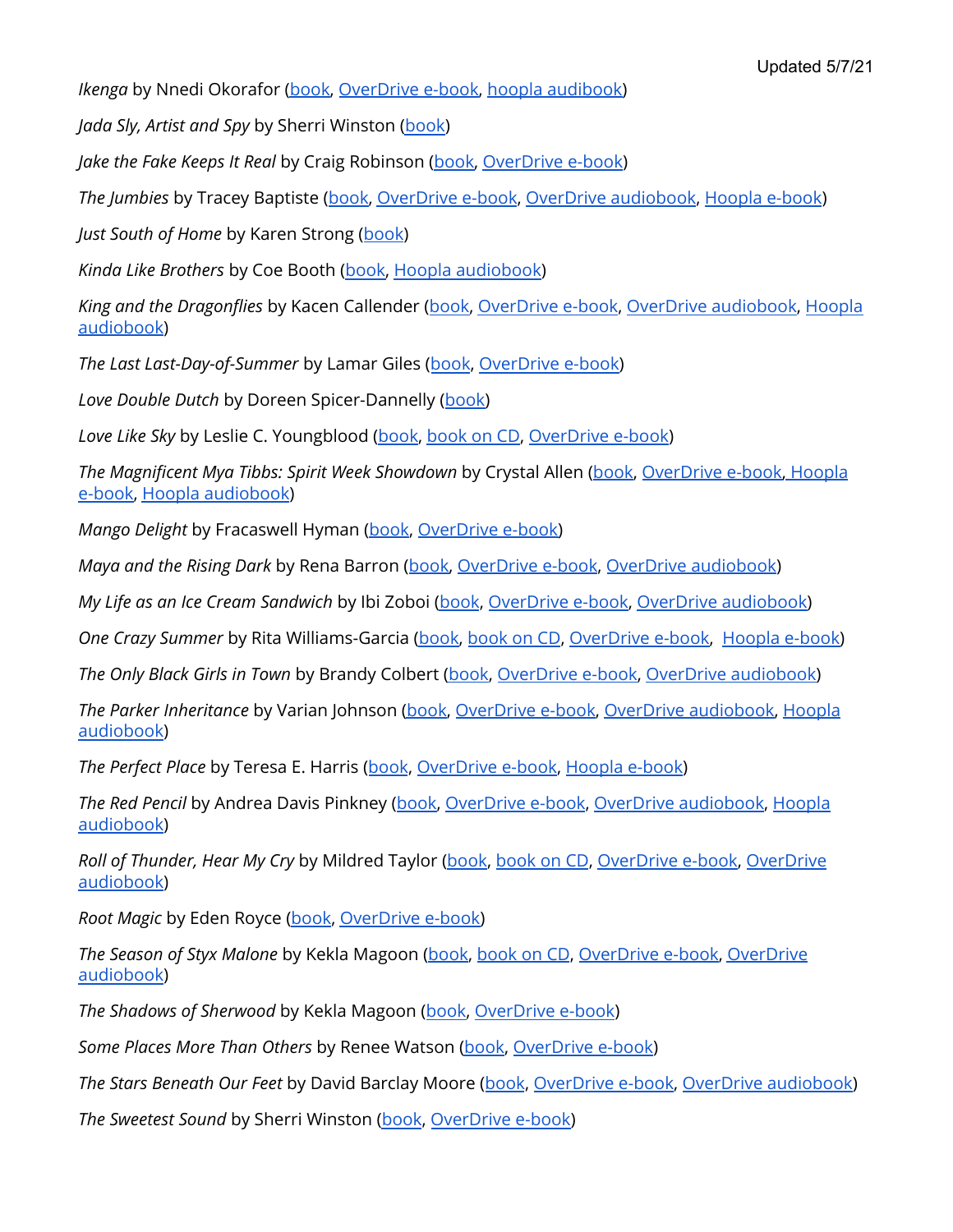*Trace* by Pat Cummings [\(book](https://find.minlib.net/iii/encore/record/C__Rb3812967), [OverDrive](https://find.minlib.net/iii/encore/record/C__Rb3855573) e-book, [Hoopla](https://www.hoopladigital.com/title/13219199) e-book)

*Tristan Strong Punches a Hole in the Sky* by Kwame Mbalia [\(book](https://find.minlib.net/iii/encore/record/C__Rb3858985), [OverDrive](https://find.minlib.net/iii/encore/record/C__Rb3893331) e-book, [OverDrive](https://find.minlib.net/iii/encore/record/C__Rb3885653) [audiobook](https://find.minlib.net/iii/encore/record/C__Rb3885653), [Hoopla](https://www.hoopladigital.com/title/12572336) e-book)

*The True Definition of Neva Beane* by Christine Kendall [\(book](https://find.minlib.net/iii/encore/record/C__Rb3939100), Hoopla [audiobook](https://www.hoopladigital.com/title/13423727))

*Twinchantment* by Elise Allen ([book](https://find.minlib.net/iii/encore/record/C__Rb3823091), [Hoopla](https://www.hoopladigital.com/title/12347514) e-book)

*Unstoppable Octobia May* by Sharon G. Flake [\(book,](https://find.minlib.net/iii/encore/record/C__Rb3182765) [OverDrive](https://find.minlib.net/iii/encore/record/C__Rb3521605) e-book)

*The Usual Suspects* by Maurice Broaddus ([book](https://find.minlib.net/iii/encore/record/C__Rb3829703), [OverDrive](https://find.minlib.net/iii/encore/record/C__Rb3893633) e-book, [Hoopla](https://www.hoopladigital.com/title/13218686) e-book)

*What Lane?* by Torrey Maldonado [\(book](https://find.minlib.net/iii/encore/record/C__Rb3899951), [OverDrive](https://find.minlib.net/iii/encore/record/C__Rb3916713) e-book)

*When Life Gives You Mangos* by Kereen Getten [\(book,](https://find.minlib.net/iii/encore/record/C__Rb3941643) [OverDrive](https://find.minlib.net/iii/encore/record/C__Rb3963465) e-book, OverDrive [audiobook](https://find.minlib.net/iii/encore/record/C__Rb3972438))

*The Year I Flew Away* by Marie Arnold ([book,](https://find.minlib.net/iii/encore/record/C__Rb3970147) [OverDrive](https://find.minlib.net/iii/encore/record/C__Rb3990708) e-book, OverDrive [audiobook](https://find.minlib.net/iii/encore/record/C__Rb3990685))

*Zoe in Wonderland* by Brenda Woods [\(book\)](https://find.minlib.net/iii/encore/record/C__Rb3521501)

#### **Graphic novels**

*Akissi: Tales of Mischief* by Marguerite Abouet, illustrated by Mathieu Sapin ([book](https://find.minlib.net/iii/encore/record/C__Rb3743284))

*The Crossover: The Graphic Novel* by Kwame Alexander, illustrated by Dawud Anyabwile [\(book](https://find.minlib.net/iii/encore/record/C__Rb3859066), [OverDrive](https://find.minlib.net/iii/encore/record/C__Rb3874869) e-book)

*The March Trilogy* by John Lewis and Andrew Aydin, illustrated by Nate Powell ([book](https://find.minlib.net/iii/encore/record/C__Rb3100929), OverDrive e-book)

*New Kid* by Jerry Craft [\(book](https://find.minlib.net/iii/encore/record/C__Rb3804935), [OverDrive](https://find.minlib.net/iii/encore/record/C__Rb3824020) e-book, OverDrive [audiobook](https://find.minlib.net/iii/encore/record/C__Rb3844133), [Hoopla](https://www.hoopladigital.com/title/13038351) e-book, [Hoopla](https://www.hoopladigital.com/title/12195191) [audiobook](https://www.hoopladigital.com/title/12195191))

*Sci-Fu: Kick It Off* by Yehudi Mercado [\(book\)](https://find.minlib.net/iii/encore/record/C__Rb3731643)

*Twins* by Varian Johnson, illustrated by Shannon Wright ([book,](https://find.minlib.net/iii/encore/record/C__Rb3938160) [OverDrive](https://find.minlib.net/iii/encore/record/C__Rb3963937) e-book)

*When Stars Are Scattered* by Victoria Jamieson and Omar Mohamed [\(book](https://find.minlib.net/iii/encore/record/C__Rb3896218), [OverDrive](https://find.minlib.net/iii/encore/record/C__Rb3914567) e-book[,](https://find.minlib.net/iii/encore/record/C__Rb3934676) OverDrive [audiobook\)](https://find.minlib.net/iii/encore/record/C__Rb3934676)

#### **Nonfiction**

*28 Days: Moments in Black History That Changed the World* by Charles R. Smith Jr. ([book\)](https://find.minlib.net/iii/encore/record/C__Rb3206484)

*All Different Now: Juneteenth, the First Day of Freedom* by Angela Johnson [\(book\)](https://find.minlib.net/iii/encore/record/C__Rb3150118)

*Althea Gibson: The Story of Tennis' Fleet-of-Foot Girl* by Megan Reid, illustrated by Laura Freeman ([book](https://find.minlib.net/iii/encore/record/C__Rb3893540))

*Bad News for Outlaws: The Remarkable Life of Bass Reeves, Deputy U.S. Marshall* by Vaunda Micheaux Nelson, illustrated by R. Gregory Christie [\(book](https://find.minlib.net/iii/encore/record/C__Rb2727014), [book](https://find.minlib.net/iii/encore/record/C__Rb2775644) on CD)

*Bayard Rustin* by J. P. Miller, illustrated by Markia Jenai [\(book,](https://find.minlib.net/iii/encore/record/C__Rb3961446) [Hoopla](https://www.hoopladigital.com/title/13327656) e-book)

*Before John Was a Jazz Giant: A Song of John Coltrane* by Carole Boston Weatherford, illustrated by Sean Qualls ([book](https://find.minlib.net/iii/encore/record/C__Rb2561701))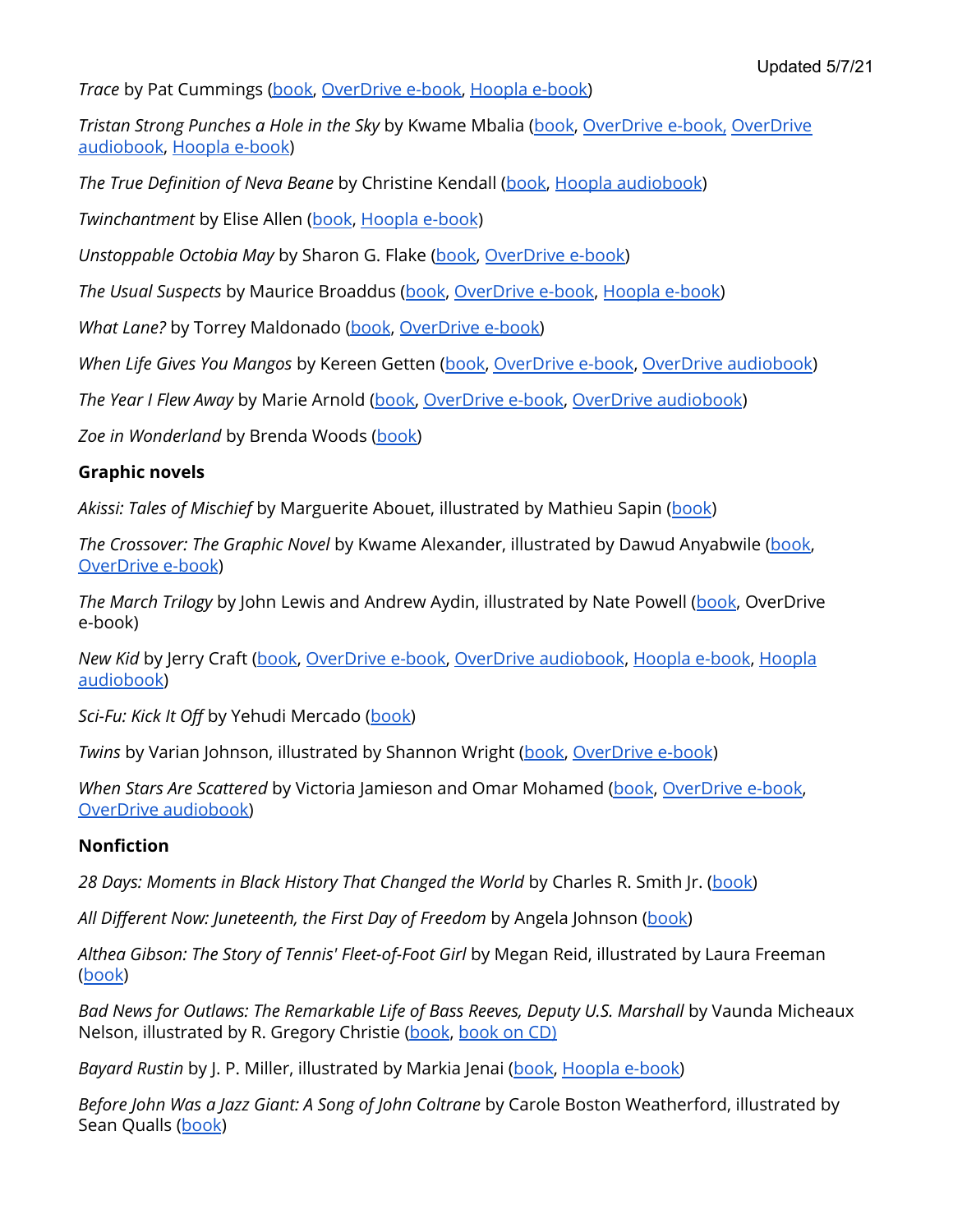*Before She Was Harriet: The Story of Harriet Tubman* by Lesa Cline-Ransome, illustrated by James Ransome [\(book](https://find.minlib.net/iii/encore/record/C__Rb3657109), [Hoopla](https://www.hoopladigital.com/title/12638218) e-book)

*Beyoncé* by Nansubuga Nagadya Isdahl, illustrated by Tammy Taylor ([book](https://find.minlib.net/iii/encore/record/C__Rb3993616), [Hoopla e-book](https://www.hoopladigital.com/title/13652700))

*Beyoncé: Queen of the Spotlight* by Ebony Joy Wilkins, illustrated by Rachel Sanson [\(book\)](https://find.minlib.net/iii/encore/record/C__Rb3896372)

*The Book Itch: Freedom, Truth, and Harlem's Greatest Bookstore* by Vaunda Micheaux Nelson, illustrated by R. Gregory Christie ([book,](https://find.minlib.net/iii/encore/record/C__Rb3429507) [OverDrive](https://find.minlib.net/iii/encore/record/C__Rb3462388) e-book)

*Brave, Black, and First: 50+ African American Women Who Changed the World* by Cheryl Willis Hudson, illustrated by Erin K. Robinson ([book\)](https://find.minlib.net/iii/encore/record/C__Rb3894994)

*Box: Henry Brown Mails Himself to Freedom* by Carole Boston Weatherford ([OverDrive](https://find.minlib.net/iii/encore/record/C__Rb3905770__Shenry%20brown%20weatherford__Orightresult__U__X2?lang=eng&suite=cobalt) e-book, [Hoopla](https://www.hoopladigital.com/title/13200078) [audiobook](https://www.hoopladigital.com/title/13200078))

*Brown Girl Dreaming* by Jacqueline Woodson ([book](https://find.minlib.net/iii/encore/record/C__Rb3176857), [book](https://find.minlib.net/iii/encore/record/C__Rb3181126) on CD, [OverDrive](https://find.minlib.net/iii/encore/record/C__Rb3194714) e-book, [OverDrive](https://find.minlib.net/iii/encore/record/C__Rb3191715) [audiobook](https://find.minlib.net/iii/encore/record/C__Rb3191715))

*By and By: Charles Albert Tindley, the Father of Gospel Music* by Carole Boston Weatherford, illustrated by Bryan Collier [\(book\)](https://find.minlib.net/iii/encore/record/C__Rb3886338)

*Changing the Equation: 50+ US Black Women in STEM* by Tonya Bolden [\(book](https://find.minlib.net/iii/encore/record/C__Rb3894980))

*The Case for Loving* by Selina Alko ([book\)](https://find.minlib.net/iii/encore/record/C__Rb3205903)

*A Child's Introduction to African American History: The Experiences, People, and Events*

*That Shaped Our Country* by Jabari Asim ([book\)](https://find.minlib.net/iii/encore/record/C__Rb3713701)

*Child of the Dream: A Memoir of 1963* by Sharon Robinson [\(book,](https://find.minlib.net/iii/encore/record/C__Rb3856968) [OverDrive](https://find.minlib.net/iii/encore/record/C__Rb3906135) e-book, [Hoopla](https://www.hoopladigital.com/title/12414866) [audiobook](https://www.hoopladigital.com/title/12414866))

*Coretta Scott* by Ntozake Shange ([book](https://find.minlib.net/iii/encore/record/C__Rb2635153), book with [book](https://find.minlib.net/iii/encore/record/C__Rb3134908) on CD, Hoopla [audiobook](https://www.hoopladigital.com/title/11200577))

*Dave the Potter: Artist, Poet, Slave* by Laban Carrick Hill, illustrated by Bryan Collier ([book\)](https://find.minlib.net/iii/encore/record/C__Rb2853485)

*Dream Builder: The Story of Architect Philip Freelon* by Kelly Starling Lyons, illustrated by Laura Freeman [\(book\)](https://find.minlib.net/iii/encore/record/C__Rb3894967)

*Ellington Was Not a Street* by Ntozake Shange [\(book](https://find.minlib.net/iii/encore/record/C__Rb2200745), Hoopla [audiobook](https://www.hoopladigital.com/title/10740144))

*Facing Frederick: The Life of Frederick Douglass, a Monumental American Man* by Tonya Bolden [\(book,](https://find.minlib.net/iii/encore/record/C__Rb3681047) [OverDrive](https://find.minlib.net/iii/encore/record/C__Rb3815840) e-book, OverDrive [audiobook](https://find.minlib.net/iii/encore/record/C__Rb3819185), [Hoopla](https://www.hoopladigital.com/title/12466316) e-book, Hoopla [audiobook](https://www.hoopladigital.com/title/12017513))

*Follow Chester!: A College Football Team Fights Racism and Makes History* by Gloria Respress-Churchwell, illustrated by Laura Freeman [\(book,](https://find.minlib.net/iii/encore/record/C__Rb3859455) [Hoopla](https://www.hoopladigital.com/title/12469648) e-book, Hoopla [audiobook\)](https://www.hoopladigital.com/title/12455612)

*Frederick Douglass: The Lion Who Wrote History* by Walter Dean Myers ([book](http://find.minlib.net/iii/encore/record/C__Rb3593915__Sfrederick%20douglass__P0%2C1__Orightresult__X7;jsessionid=9CBC9681C27A14A09567CD12F9A68C69?lang=eng&suite=cobalt))

*Freedom in Congo Square* by Carole Boston Weatherford ([book,](https://find.minlib.net/iii/encore/record/C__Rb3437420) [OverDrive](https://find.minlib.net/iii/encore/record/C__Rb3615108) e-book, [Hoopla](https://www.hoopladigital.com/title/11923786) [audiobook](https://www.hoopladigital.com/title/11923786))

*Freedom on the Menu: The Greensboro Sit-Ins* by Carole Boston Weatherford, illustrated by Jerome Lagarrigue [\(book\)](https://find.minlib.net/iii/encore/record/C__Rb2294566)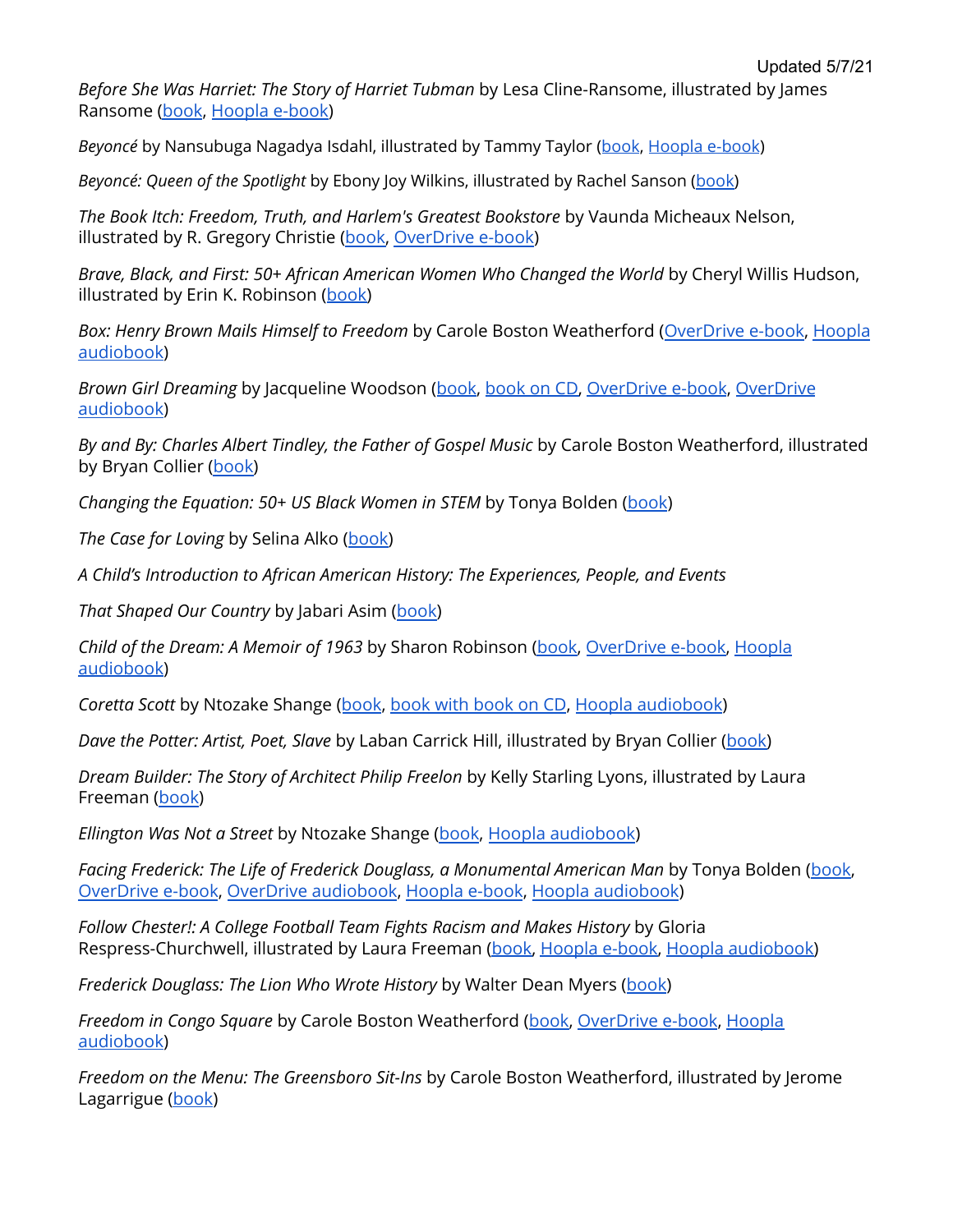*Freedom Over Me: Eleven Slaves, Their Lives and Dreams Brought to Life* by Ashley Bryan [\(book](https://find.minlib.net/iii/encore/record/C__Rb3534040), [OverDrive](https://find.minlib.net/iii/encore/record/C__Rb3612031) e-book, OverDrive [audiobook](https://find.minlib.net/iii/encore/record/C__Rb3789689))

*Game Changers: The Story of Venus and Serena Williams* by Lesa Cline-Ransome, illustrated by James Ransome [\(book](https://find.minlib.net/iii/encore/record/C__Rb3756063))

*A Girl Named Misty: The True Story of Misty Copeland* by Kelly Starling Lyons, illustrated by Melissa Manwill [\(book\)](https://find.minlib.net/iii/encore/record/C__Rb3750082)

*Gordon Parks: How the Photographer Captured Black and White America* by Carole Boston Weatherford ([book](https://find.minlib.net/iii/encore/record/C__Rb3216625), [Hoopla](https://www.hoopladigital.com/title/12083882) e-book)

*Hand in Hand: Ten Black Men Who Changed America* by Andrea Davis Pinkney ([book\)](https://find.minlib.net/iii/encore/record/C__Rb3031841)

*Harlem's Little Blackbird* by Renée Watson, illustrated by Christian Robinson ([book,](https://find.minlib.net/iii/encore/record/C__Rb3025284) [OverDrive](https://find.minlib.net/iii/encore/record/C__Rb3921559) [e-book\)](https://find.minlib.net/iii/encore/record/C__Rb3921559)

*Harriet Tubman: Journey to Freedom* by Sandra A. Agard [\(book\)](https://find.minlib.net/iii/encore/record/C__Rb3936917)

*Heart and Soul: The Story of America and African Americans* by Kadir Nelson ([book,](https://find.minlib.net/iii/encore/record/C__Rb2928081) Hoopla [audiobook\)](https://www.hoopladigital.com/title/11586952)

*Hidden Figures: The True Story of Four Black Women and the Space Race* by Margot Lee Shetterly with Winifred Conkling, illustrated by Laura Freeman [\(book,](https://find.minlib.net/iii/encore/record/C__Rb3713659) [OverDrive](https://find.minlib.net/iii/encore/record/C__Rb3755182) e-book, [Hoopla](https://www.hoopladigital.com/title/13326384) e-book)

*Hidden Figures: The Untold True Story of Four African-American Women Who Helped Launch Our Nation Into Space (Young Readers Edition)* by Margot Lee Shetterly [\(book](https://find.minlib.net/iii/encore/record/C__Rb3564117), [OverDrive](https://find.minlib.net/iii/encore/record/C__Rb3622106) e-book, [Hoopla](https://www.hoopladigital.com/title/13326640) e-book, Hoopla [audiobook](https://www.hoopladigital.com/title/11721489))

*The Highest Tribute: Thurgood Mashall's Life, Leadership, and Legacy* by Kekla Magoon, illustrated by Laura Freeman [\(book,](https://find.minlib.net/iii/encore/record/C__Rb3973228) [OverDrive](https://find.minlib.net/iii/encore/record/C__Rb3999441) e-book)

*How to Build a Museum: Smithsonian's National Museum of African American History and Culture* by Tonya Bolden ([book](https://find.minlib.net/iii/encore/record/C__Rb3539394))

*I Am Loved* by Nikki Giovanni, illustrated by Ashley Bryan [\(book\)](https://find.minlib.net/iii/encore/record/C__Rb3710782)

*I Have a Dream* by Martin Luther King, Jr., illustrated by 15 Coretta Scott King Award winners ([book](http://lib.net/iii/encore/record/C__Rb1784850))

*Infinite Hope: A Black Artist's Journey from World War II to Peace* by Ashley Bryan ([book,](https://find.minlib.net/iii/encore/record/C__Rb3874257) [OverDrive](https://find.minlib.net/iii/encore/record/C__Rb3934703) [e-book\)](https://find.minlib.net/iii/encore/record/C__Rb3934703)

*John Henry* by Julius Lester, illustrated by Jerry Pinkney ([book](https://find.minlib.net/iii/encore/record/C__Rb1507881), [book](https://find.minlib.net/iii/encore/record/C__Rb2340692) with CD in bag, [Hoopla](https://www.hoopladigital.com/title/11200568) [audiobook](https://www.hoopladigital.com/title/11200568))

*Josephine: The Dazzling Life of Josephine Baker* by Patricia Hruby Powell, illustrated by Christian Robinson ([book,](https://find.minlib.net/iii/encore/record/C__Rb3127970) [OverDrive](https://find.minlib.net/iii/encore/record/C__Rb3191695) e-book, [Hoopla](https://www.hoopladigital.com/title/11849143) e-book)

*Jump at the Sun: The True Life Tale of Unstoppable Storycatcher Zora Neal Hurston* by Alicia D. Williams, illustrated by Jacqueline Alcantara ([book,](https://find.minlib.net/iii/encore/record/C__Rb3976186) [OverDrive](https://find.minlib.net/iii/encore/record/C__Rb3984448) e-book)

*Lewis Latimer: Engineering Wizard* by Denise Lewis Patrick ([book](https://find.minlib.net/iii/encore/record/C__Rb3976189), [OverDrive](https://find.minlib.net/iii/encore/record/C__Rb4004633) e-book)

*Legacy: Women Poets of the Harlem Renaissance* by Nikki Grimes ([book,](https://find.minlib.net/iii/encore/record/C__Rb3961099) [OverDrive](https://find.minlib.net/iii/encore/record/C__Rb3984468) e-book)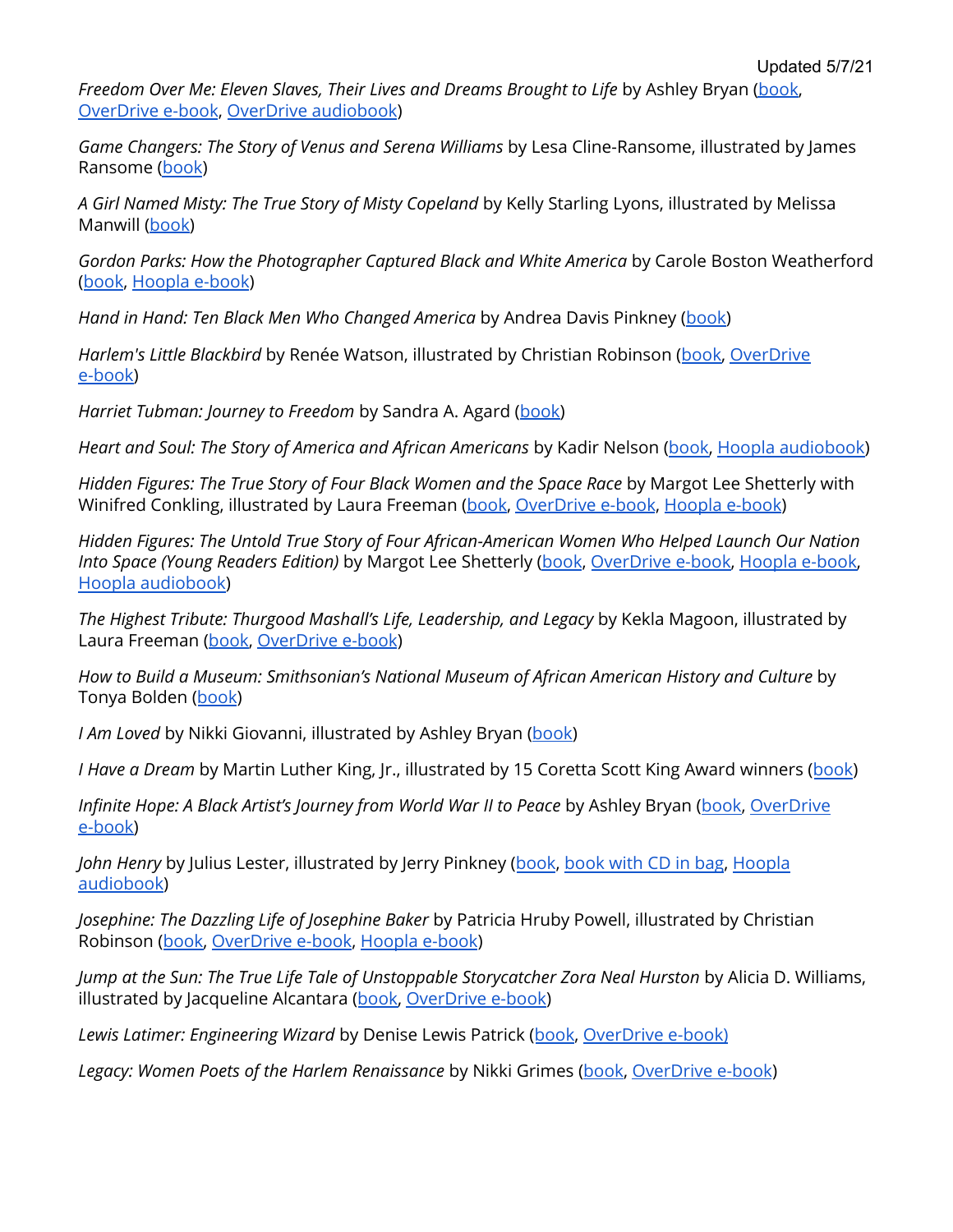*The Legendary Miss Lena Horne* by Carole Boston Weatherford, illustrated by Elizabeth Zunon [\(book](https://find.minlib.net/iii/encore/record/C__Rb3601674), [OverDrive](https://find.minlib.net/iii/encore/record/C__Rb3921577) e-book)

*Leontyne Price: Voice of a Century* by Carole Boston Weatherford, illustrated by Raul Colón [\(book\)](https://find.minlib.net/iii/encore/record/C__Rb3201598)

*Let 'er Buck!: George Fletcher, the People's Champion* by Vaunda Micheux Nelson, illustrated by Gordon C. James [\(book,](https://find.minlib.net/iii/encore/record/C__Rb3801356) [Hoopla](https://www.hoopladigital.com/title/12283305) e-book)

*Let It Shine: Stories of Black Women Freedom Fighters* by Andrea Davis Pinkney [\(book](https://find.minlib.net/iii/encore/record/C__Rb1955301))

Let's Clap, Jump, Sing, & Shout; Dance, Spin, & Turn It Out!: Games, Songs, & Stories from an African *American Childhood* collected by Patricia C. McKissack, illustrated by Brian Pinkney ([book\)](https://find.minlib.net/iii/encore/record/C__Rb3595041)

*A Likkle Miss Lou: How Jamaican Poet Louise Bennet Coverley Found Her Voice* by Nadia L. Hohn, illustrated by Eugenie Fernandes ([book\)](https://find.minlib.net/iii/encore/record/C__Rb3856943)

*Little Leaders: Bold Women in Black History* by Vashti Harrison [\(book,](https://find.minlib.net/iii/encore/record/C__Rb3679439) [OverDrive](https://find.minlib.net/iii/encore/record/C__Rb3738823) e-book, [OverDrive](https://find.minlib.net/iii/encore/record/C__Rb3741530) [audiobook](https://find.minlib.net/iii/encore/record/C__Rb3741530))

*Little Legends: Exceptional Men in Black History* by Vashti Harrison [\(book,](https://find.minlib.net/iii/encore/record/C__Rb3867980) [OverDrive](https://find.minlib.net/iii/encore/record/C__Rb3923148) e-book)

*Little Melba and Her Big Trombone* by Katheryn Russell-Brown, illustrated by Frank Morrison ([book\)](https://find.minlib.net/iii/encore/record/C__Rb3175908)

*Malcolm Little: The Boy Who Grew Up to Become Malcolm X* by Ilyasah Shabazz [\(book](https://find.minlib.net/iii/encore/record/C__Rb3129903))

*Mama Africa!: How Miriam Makeba Spread Hope with Her Song* by Kathryn Erskine, illustrated by Charly Palmer [\(book](https://find.minlib.net/iii/encore/record/C__Rb3672630))

*March Forward, Girl: From Young Warrior to Little Rock Nine* by Melba Pattillo Beals ([book,](https://find.minlib.net/iii/encore/record/C__Rb3715112) [OverDrive](https://find.minlib.net/iii/encore/record/C__Rb3921585) [e-book,](https://find.minlib.net/iii/encore/record/C__Rb3921585) Hoopla [audiobook](https://www.hoopladigital.com/title/12017524))

*Martin and Mahalia: His Words, Her Song* by Andrea Davis Pinkney, illustrated by Brian Pinkney [\(book](https://find.minlib.net/iii/encore/record/C__Rb3098181))

*Martin Luther King Jr.: Fighting for Civil Rights* by Christine Platt, illustrated by David Shephard ([book](https://find.minlib.net/iii/encore/record/C__Rb3973375))

*Martin Rising: Requiem for a King* by Andrea Davis Pinkney, illustrated by Brian Pinkney [\(book,](https://find.minlib.net/iii/encore/record/C__Rb3682362) [OverDrive](https://find.minlib.net/iii/encore/record/C__Rb3815816) e-book, Hoopla [audiobook\)](https://www.hoopladigital.com/title/12190496)

*Memphis, Martin, and the Mountaintop: The Sanitation Strike of 1968* by Alice Faye Duncan, illustrated by R. Gregory Christie [\(book](https://find.minlib.net/iii/encore/record/C__Rb3767570))

*Moses: When Harriet Tubman Led Her People to Freedom* by Carole Boston Weatherford [\(book](https://find.minlib.net/iii/encore/record/C__Rb2434877))

*My Dream of Martin Luther King* by Faith Ringgold ([book](https://find.minlib.net/iii/encore/record/C__Rb1562723))

*The Oldest Student: How Mary Walker Learned to Read* by Rita Lorraine Hubbard, illustrated by Oge Mora ([book](https://find.minlib.net/iii/encore/record/C__Rb3888503), [OverDrive](https://find.minlib.net/iii/encore/record/C__Rb3921309) e-book)

*One Last Word: Wisdom from the Harlem Renaissance* by Nikki Grimes, illustrated by 13 artists [\(book,](https://find.minlib.net/iii/encore/record/C__Rb3597536) [OverDrive](https://find.minlib.net/iii/encore/record/C__Rb3760195) e-book)

*Out of Wonder: Poems Celebrating Poets* by Kwame Alexander, illustrated by Ekua Holmes ([book,](https://find.minlib.net/iii/encore/record/C__Rb3610808) Hoopla [audiobook](https://www.hoopladigital.com/title/12059226))

*Pathfinders: The Journeys of 16 Extraordinary Black Souls* by Tonya Bolden ([book](https://find.minlib.net/iii/encore/record/C__Rb3597561), [Hoopla](https://www.hoopladigital.com/title/12466326) e-book)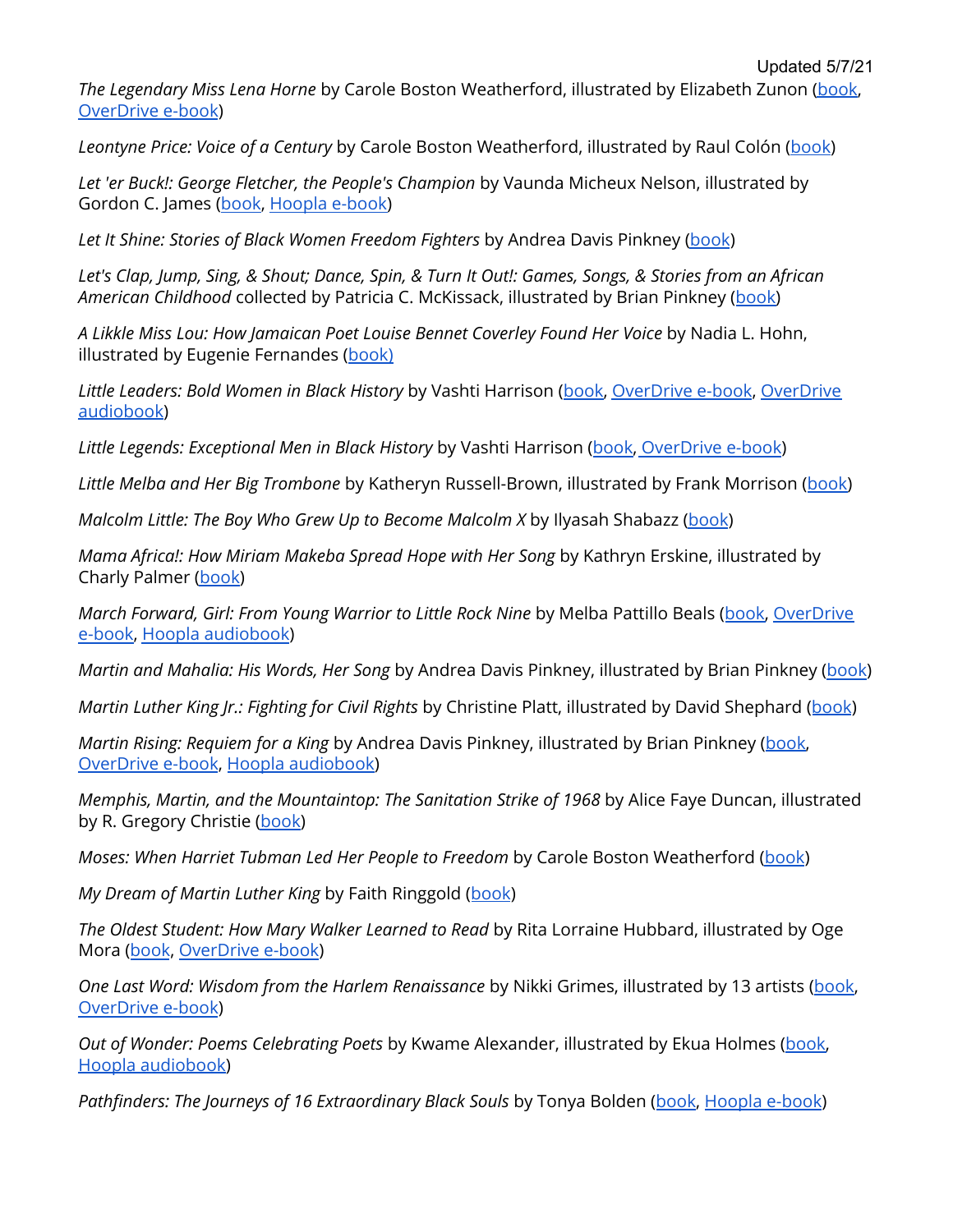*The People Could Fly: American Black Folktales* by Virginia Hamilton [\(book](https://find.minlib.net/iii/encore/record/C__Rb1174885))

*The People Could Fly: The Picture Book* by Virginia Hamilton ([book](https://find.minlib.net/iii/encore/record/C__Rb2273743), [OverDrive](https://find.minlib.net/iii/encore/record/C__Rb3222898) e-book)

*Poet: The Remarkable Story of George Moses Horton* by Don Tate [\(book,](https://find.minlib.net/iii/encore/record/C__Rb3256796) [Hoopla](https://www.hoopladigital.com/title/12274190) e-book)

*Preaching to the Chickens: The Story of Young John Lewis* by Jabari Asim ([book\)](http://find.minlib.net/iii/encore/record/C__Rb3534024__Spreaching%20to%20the%20chickens__Orightresult__U__X7;jsessionid=4E4242FD1D460679AEE9698F573AD265?lang=eng&suite=cobalt)

*Proud: Living My American Dream (Young Readers Edition)* by Ibtihaj Muhammad ([book](https://find.minlib.net/iii/encore/record/C__Rb3763617), [OverDrive](https://find.minlib.net/iii/encore/record/C__Rb3893624) [e-book,](https://find.minlib.net/iii/encore/record/C__Rb3893624) OverDrive [audiobook\)](https://find.minlib.net/iii/encore/record/C__Rb3808694)

*Radiant Child: The Story of Young Artist Jean-Michel Basquiat* by Javaka Steptoe ([book](https://find.minlib.net/iii/encore/record/C__Rb3563064), [OverDrive](https://find.minlib.net/iii/encore/record/C__Rb3615102) [e-book\)](https://find.minlib.net/iii/encore/record/C__Rb3615102)

*Reaching for the Moon: The Autobiography of NASA Mathematician Katherine Johnson* by Katherine Johnson [\(book,](https://find.minlib.net/iii/encore/record/C__Rb3850556) [OverDrive](https://find.minlib.net/iii/encore/record/C__Rb3912292) e-book, OverDrive [audiobook](https://find.minlib.net/iii/encore/record/C__Rb3866040))

*Rebecca Lee Crumpler* by J. P. Miller, illustrated by Markia Jenai [\(book](https://find.minlib.net/iii/encore/record/C__Rb3961449), [Hoopla](https://www.hoopladigital.com/title/13327938) e-book)

*R-E-S-P-E- C-T: Aretha Franklin, the Queen of Soul* by Carole Boston Weatherford, illustrated by Frank Morrison [\(book](https://find.minlib.net/iii/encore/record/C__Rb3941267))

*A Ride to Remember: A Civil Rights Story* by Sharon Langley and Amy Nathan, illustrated by Floyd Cooper [\(book,](https://find.minlib.net/iii/encore/record/C__Rb3888147) [Hoopla](https://www.hoopladigital.com/title/12462920) e-book, Hoopla [audiobook](https://www.hoopladigital.com/title/12748294))

*The Roots of Rap: 16 Bars on the 4 Pillars of Hip-Hop* by Carole Boston Weatherford, illustrated by Frank Morrison [\(book\)](https://find.minlib.net/iii/encore/record/C__Rb3800415)

*Rosa* by Nikki Giovanni [\(book](https://find.minlib.net/iii/encore/record/C__Rb2339898))

*Runaway: The Daring Escape of Ona Judge* by Ray Anthony Shepard, illustrated by Keith Mallett ([book](https://find.minlib.net/iii/encore/record/C__Rb3963912), [OverDrive](https://find.minlib.net/iii/encore/record/C__Rb3984473) e-book)

*Schomburg: The Man Who Built a Library* by Carole Boston Weatherford [\(book](https://find.minlib.net/iii/encore/record/C__Rb3652794), Hoopla [audiobook](https://www.hoopladigital.com/title/11998999))

*She Persisted: Claudette Colvin* by Lesa Cline-Ransome [\(book](https://find.minlib.net/iii/encore/record/C__Rb3976175), [OverDrive](https://find.minlib.net/iii/encore/record/C__Rb3988943) e-book)

*She Persisted: Harriet Tubman* by Andrea Davis Pinkney [\(book,](https://find.minlib.net/iii/encore/record/C__Rb3976178) [OverDrive](https://find.minlib.net/iii/encore/record/C__Rb3984463) e-book)

*Shirley Chisholm Is a Verb!* by Veronica Chambers, illustrated by Rachelle Baker ([book\)](https://find.minlib.net/iii/encore/record/C__Rb3938678)

*Show Way* by Jacqueline Woodson ([book,](https://find.minlib.net/iii/encore/record/C__Rb2345769) [book](https://find.minlib.net/iii/encore/record/C__Rb3059437) with book on CD, Hoopla [audiobook\)](https://www.hoopladigital.com/title/11764635)

*Sister Rosetta Tharpe* by J. P. Miller, illustrated by Markia Jenai ([book](https://find.minlib.net/iii/encore/record/C__Rb3966433), [Hoopla](https://www.hoopladigital.com/title/13327654) e-book)

*Sisters and Champions: The Story of Venus and Serena Williams* by Howard Bryant, illustrated by Floyd Cooper [\(book\)](https://find.minlib.net/iii/encore/record/C__Rb3752143)

*Sit-In: How Four Friends Stood Up by Sitting Down* by Andrea Davis Pinkney [\(book\)](https://find.minlib.net/iii/encore/record/C__Rb2757575__SPinkney%2C%20Andrea%20Davis%20sit%20in__Orightresult__U__X2?lang=eng&suite=cobalt)

*Sojourner Truth's Step-Stomp Stride* by Andrea Davis Pinkney [\(book\)](https://find.minlib.net/iii/encore/record/C__Rb2735565__SSojourner%20Truth%27s%20step-stomp%20stride__Orightresult__U__X6?lang=eng&suite=cobalt)

*A Song for Gwendolyn Brooks* by Alice Faye Duncan [\(book](https://find.minlib.net/iii/encore/record/C__Rb3789220))

*Stamped (for Kids): Racism, Antiracism, and You* by Sonja Cherry-Paul, Jason Reynolds, and Ibram X. Kendi ([book](https://find.minlib.net/iii/encore/record/C__Rb3995833))